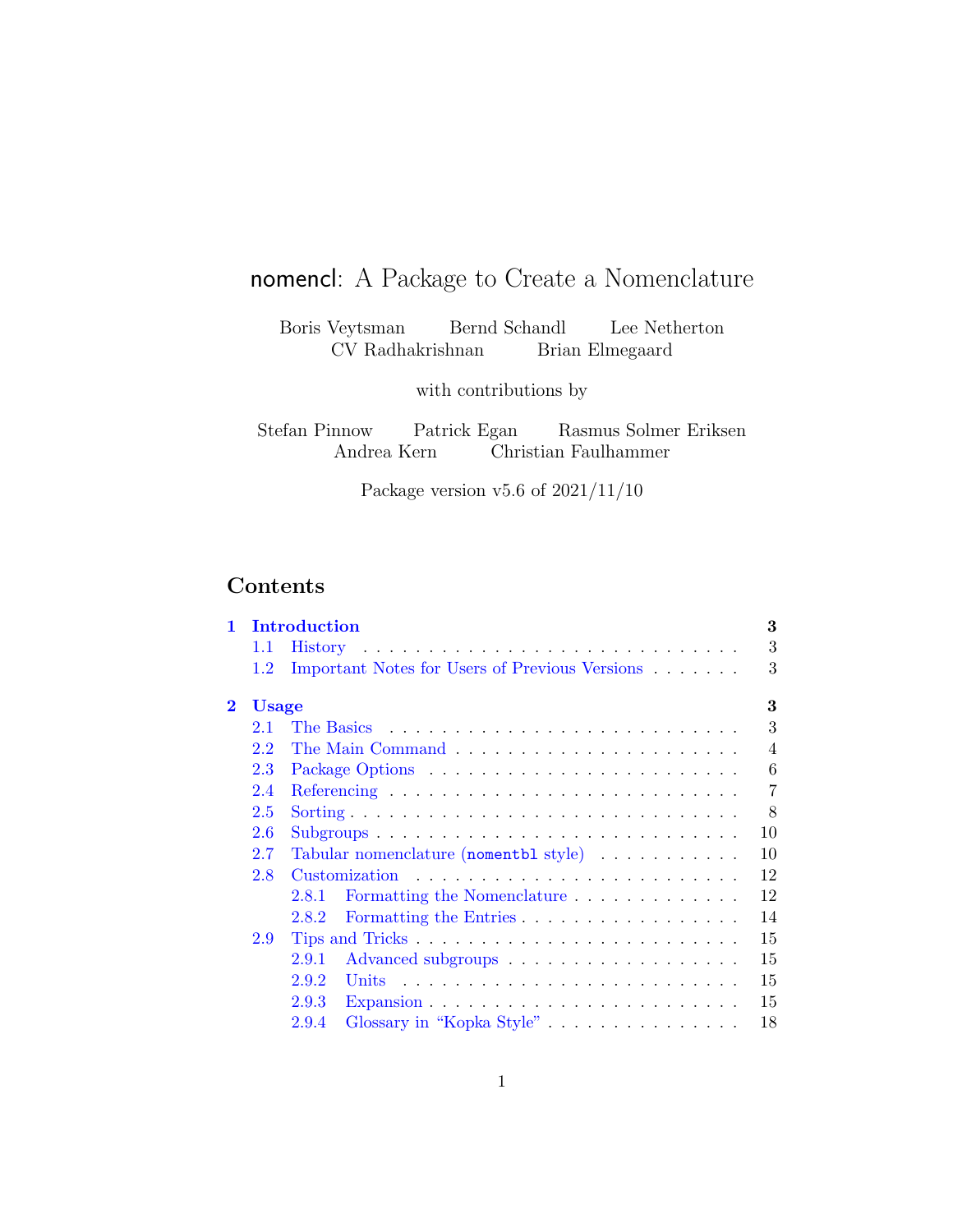|   |                                                                                     |  | -19 |
|---|-------------------------------------------------------------------------------------|--|-----|
|   |                                                                                     |  | 19  |
|   |                                                                                     |  | 20  |
| 3 | Implementation                                                                      |  | 20  |
|   | 3.1 The LAT <sub>F</sub> X Package File $\ldots \ldots \ldots \ldots \ldots \ldots$ |  | 20  |
|   |                                                                                     |  |     |
|   | <b>Change Log</b>                                                                   |  | 31  |
|   | Index                                                                               |  | 33  |

# List of Figures

|                | Input for the simple example $\dots \dots \dots \dots \dots \dots \dots$     |
|----------------|------------------------------------------------------------------------------|
| $\overline{2}$ | The typeset output for the simple example $\dots \dots$<br>6                 |
| 3              |                                                                              |
| $\overline{4}$ | Typeset output for Figure $3 \ldots \ldots \ldots \ldots \ldots$ 8           |
| $5^{\circ}$    | The stdsubgroups option $\ldots \ldots \ldots \ldots \ldots \ldots 11$       |
| 6              | Use of nomentbl option $\ldots \ldots \ldots \ldots \ldots \ldots \ldots$ 13 |
|                |                                                                              |
|                |                                                                              |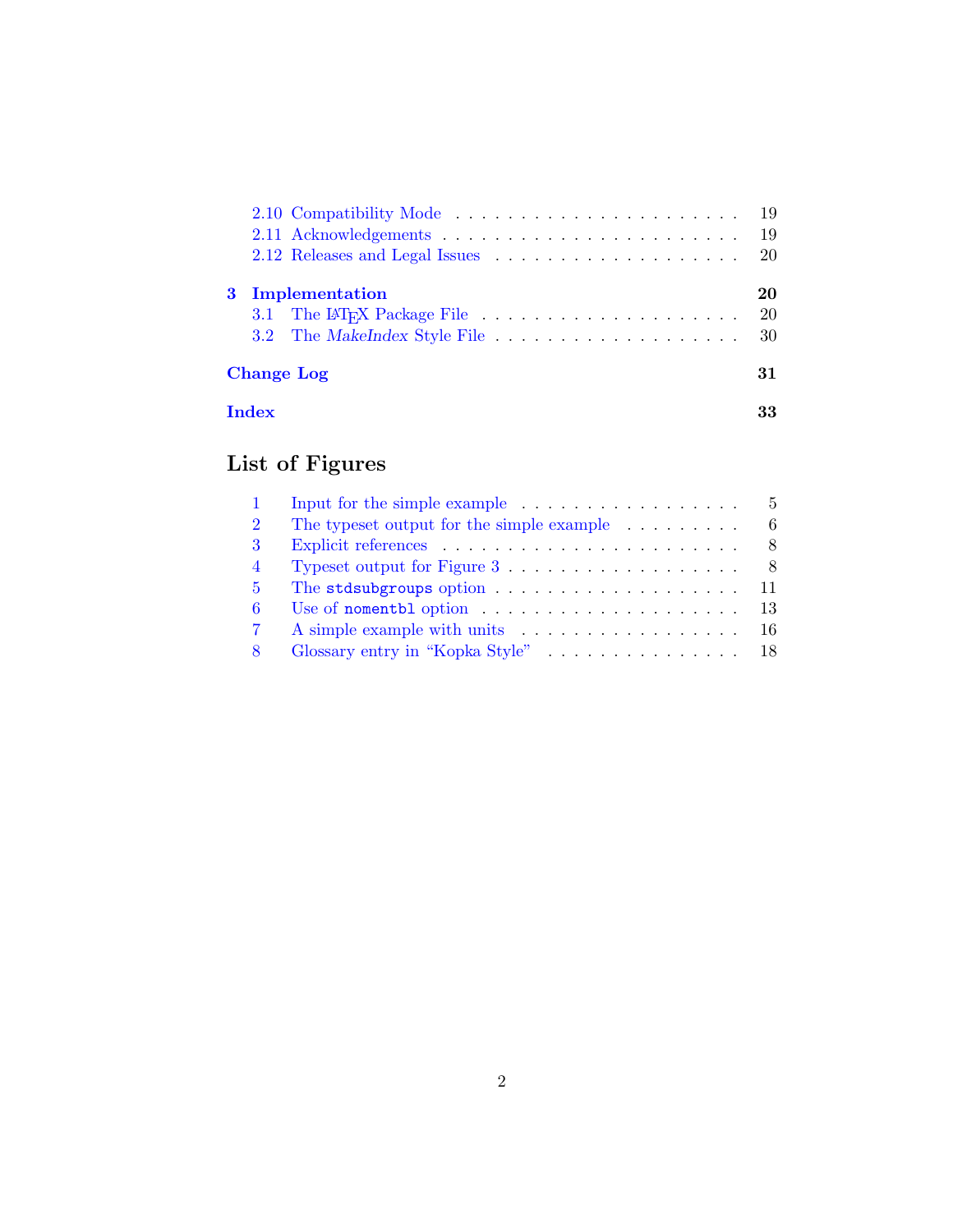## <span id="page-2-0"></span>1 Introduction

How often did you try to understand a theorem in a book, but just couldn't figure out what all those strange symbols were all about? The nomencl package should help authors format a nomenclature. It uses the powerful capabilities of the MakeIndex program to generate such a list automatically using information provided by the author throughout the text.

#### <span id="page-2-1"></span>1.1 History

This package was written by Boris Veytsman for his paper in AiCHE in 1996. It was improved by Bernd Schandl, Lee Netherton, CV Radhakrishnan, and Brian Elmegaard up to 2006. In 2006 a version of nomencl for table-like nomenclature lists was released by Brian Elmegaard as nomentbl.

In 2018 Boris Veytsman took over the package, and merged the nomentbl fork back. He also changed some code, trying to keep the compatibility with the older nomencl and nomentbl.

#### <span id="page-2-2"></span>1.2 Important Notes for Users of Previous Versions

An update to the nomencl package has included some major changes to some of the commands. In particular, the \makeglossary and \printglossary commands have now been renamed to \makenomenclature and \printnomenclature respectively. The reason for this change is to increase the package's compatibility with other MakeIndex using packages. With this increased compatibility, users will be able to have nomenclatures, glossaries and indexes all in one document.

There is a compatibility option that will allow you to still use your \makeglossary and \printglossary commands (see section [2.3\)](#page-5-0), but it is advised that you change your  $\ldots$  glossary commands to the new \. . . nomenclature commands in your LATEX files. For more information on the compatibility mode see section [2.10.](#page-18-0)

### <span id="page-2-3"></span>2 Usage

#### <span id="page-2-4"></span>2.1 The Basics

The creation of the nomenclature list is very similar to the creation of an index  $[6, App. A]$  $[6, App. A]$ . You need to: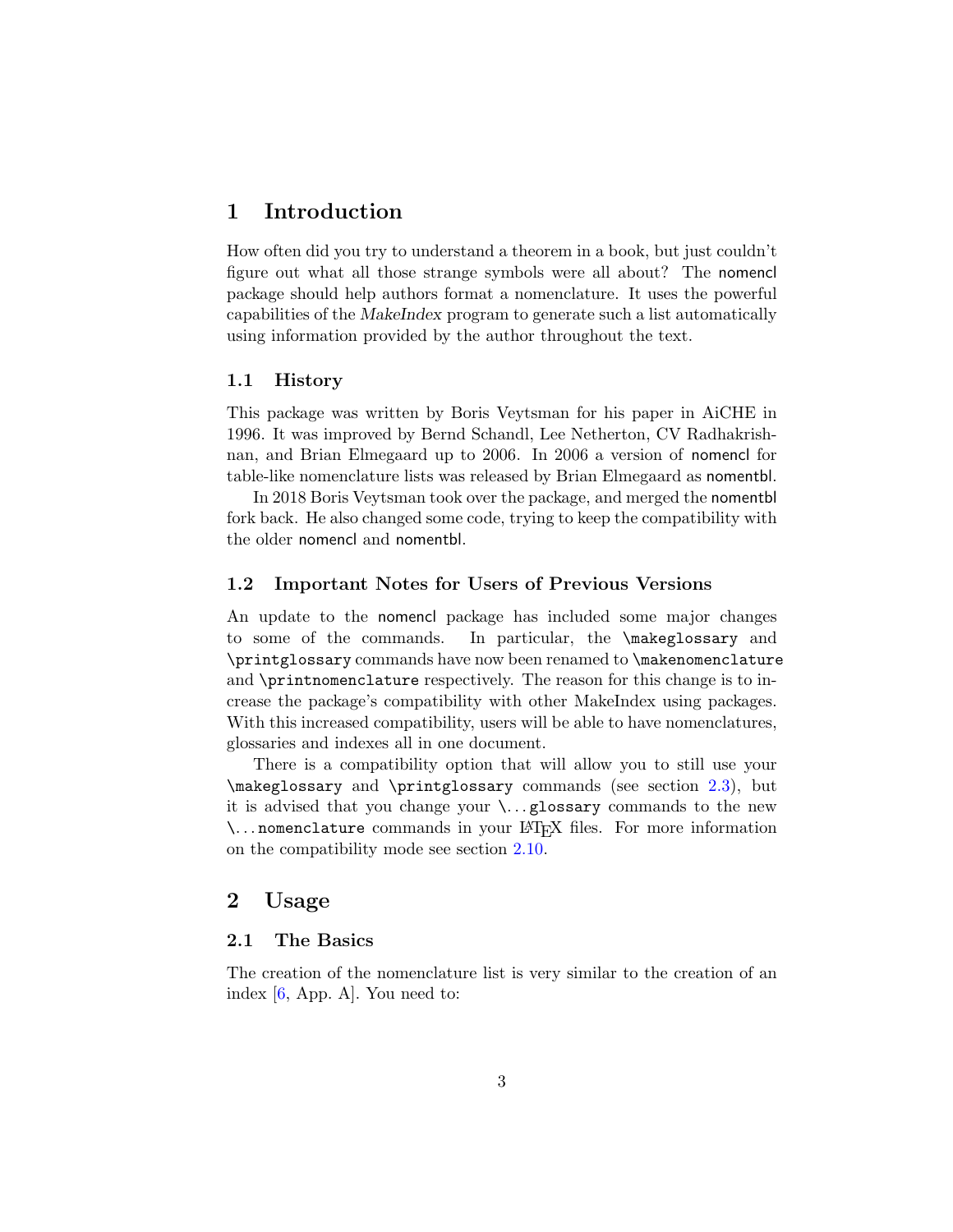- <span id="page-3-1"></span>• Put \usepackage  $[*options*$ ] {nomencl} in the preamble of your document.
- \makenomenclature Put \makenomenclature in the preamble of your document.
	-
	- \nomenclature Issue the \nomenclature command (see Section [2.2\)](#page-3-0) for each symbol you want to have included in the nomenclature list. The best place for this command is immediately after you introduce the symbol for the first time.
- \printnomenclature Put \printnomenclature at the place you want to have your nomenclature list.

Now put your file through LAT<sub>E</sub>X. The command **\makenomenclature** will instruct LAT<sub>E</sub>X to open the nomenclature file  $\langle filename \rangle$ .nlo corresponding to your LAT<sub>EX</sub> file  $\langle filename\rangle$ .tex and to write the information from your \nomenclature commands to this file.

The next step is to invoke MakeIndex. You should instruct MakeIndex to use  $\langle filename\rangle$ .nlo as your input file, use nomencl.ist as your style file and write output to the file  $\langle$  filename $\rangle$ .nls. How to do this depends on your implementation of MakeIndex. For most UNIX implementations you should write something like

```
makeindex \langle filename \rangle.nlo -s nomencl.ist -o \langle filename \rangle.nls
```
Now you have the file  $\langle$  filename $\rangle$ . nls that contains your nomenclature list properly ordered. The last step is to invoke LAT<sub>E</sub>X on your master file  $\langle filename \rangle$  tex once more. It will input your .nls file and process it accordingly to the current options. That's all!

#### <span id="page-3-0"></span>2.2 The Main Command

\nomenclature The main command of the nomencl package has the following syntax:

```
\mbox{\bf \Omega} \nomenclature [\langle prefix \rangle] {\langle asymptot \rangle} {\langle description \rangle}
```
where  $\langle prefix \rangle$  is used for fine tuning the sort order,  $\langle symbol \rangle$  is the symbol you want to describe and  $\langle description \rangle$  is the actual description. The sortkey will be  $\langle prefix \rangle \langle symbol \rangle$ , where  $\langle prefix \rangle$  is either the one from the optional argument or, if no optional argument was given, the default  $\langle prefix \rangle$  which may be empty. See Section [2.5](#page-7-0) to make sense of this.

Put this command immediately after the equation or text that introduces  $\langle symbol \rangle$ . Usually it is a good idea to avoid a space or an unquoted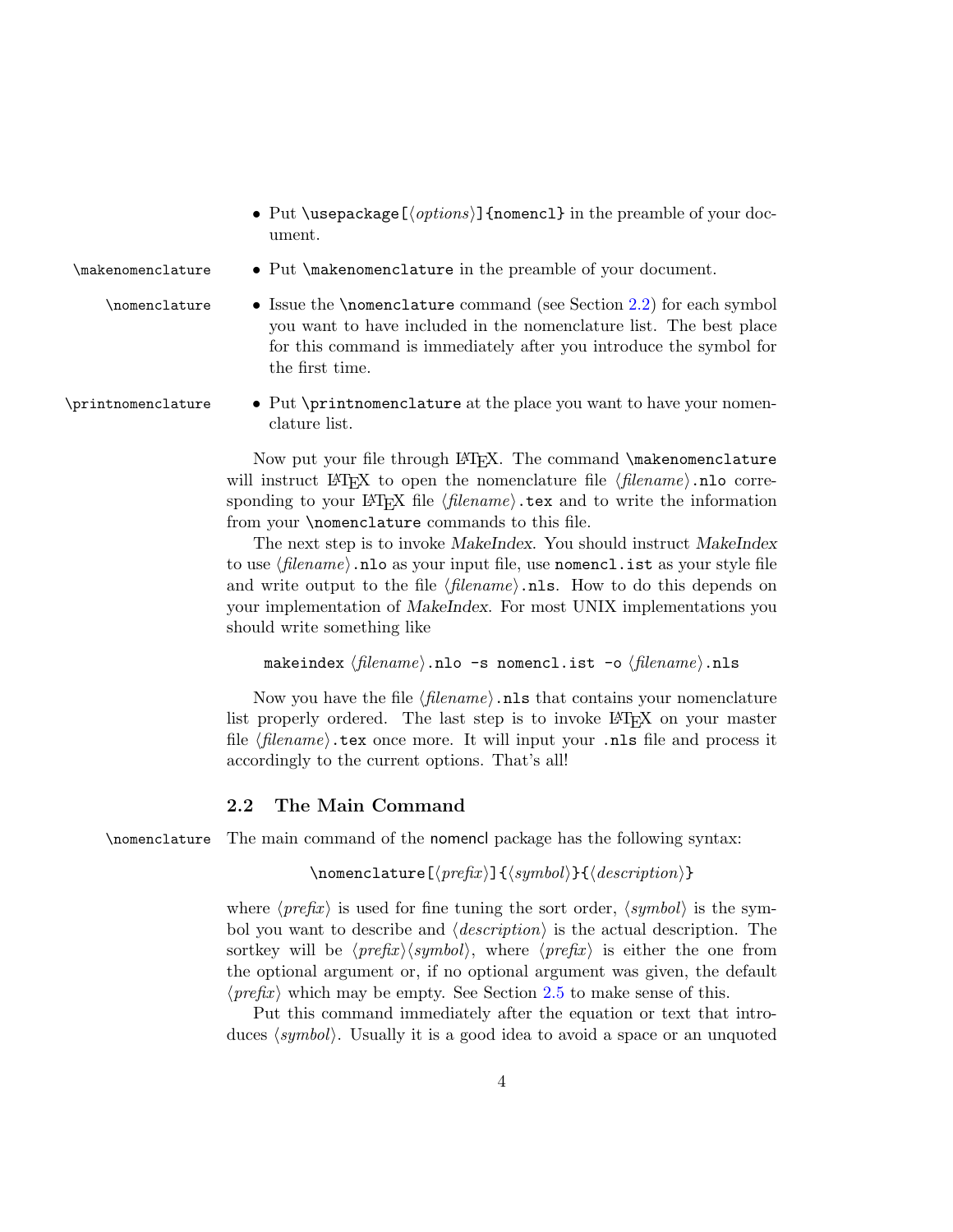```
1 \langle *sample01.tex\rangle2 \documentclass{article}
3 \usepackage[nocfg]{nomencl}
4 \makenomenclature
5 \begin{document}
6 \section*{Main equations}
7 \begin{equation}
8 a=\frac{N}{A}
9 \end{equation}%
10 \nomenclature{$a$}{The number of angels per unit area\nomrefeq}%
11 \nomenclature{$N$}{The number of angels per needle point\nomrefpage}%
12 \nomenclature{$A$}{The area of the needle point}%
13 The equation \sigma = m a$%
14 \nomenclature{$\sigma$}{The total mass of angels per unit area\nomrefeqpage}%
15 \nomenclature{$m$}{The mass of one angel}
16 follows easily.
17 \eqdeclaration{32}
18 \printnomenclature
19 \end{document}
20 \langle/sample01.tex)
```
<span id="page-4-0"></span>Figure 1: Input for the simple example

newline just in front of the \nomenclature command. Put a % at the end of the preceding line if necessary. Don't forget to enclose math in ⟨symbol⟩ in \$ signs.

Let's have a look at a simple example. If your input file looks like the one in Figure [1](#page-4-0) then your nomenclature should look like Figure [2.](#page-5-1)

Note the necessary quoting of newlines to suppress spurious spaces.

Due to the way \nomenclature scans its arguments you don't need to \protect any macros, but you also must not have any character in front of the first or between the first and the second argument, especially no line break (even with a %). So

```
\nomenclature{$x$}%
 {Description}
```
does not work. You can have have line breaks in the argument, but also no  $\%$ .

Note that nomentbl option described in Section [2.7](#page-9-1) changes the syntax of this command.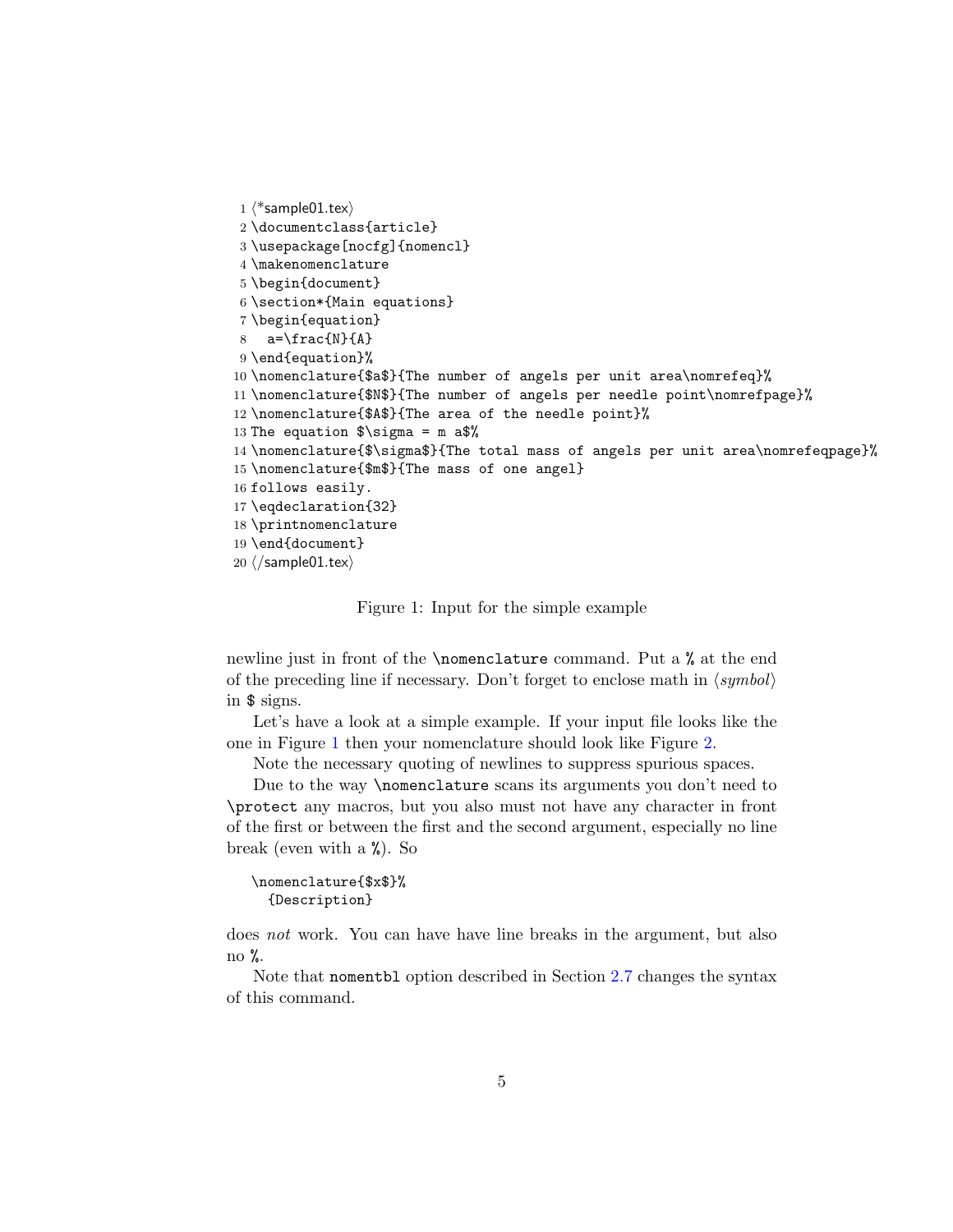## <span id="page-5-2"></span>Nomenclature

- $\sigma$  The total mass of angels per unit area, see equation (1), page 1
- A The area of the needle point
- a The number of angels per unit area, see equation (1)
- m The mass of one angel
- N The number of angels per needle point, page 1

<span id="page-5-1"></span>Figure 2: The typeset output for the simple example

#### <span id="page-5-0"></span>2.3 Package Options

The nomencl package has the following options:

- **refeq** The phrase ", see equation  $(\langle eq \rangle)$ " is appended to every entry in the nomenclature where  $\langle eq \rangle$  is the number of the last equation in front of the corresponding command \nomenclature.
- norefeq No equation reference is printed. (default)
- **refpage** The phrase ", page  $\langle page \rangle$ " is appended to every entry in the nomenclature where  $\langle page \rangle$  is the number of the page on which the corresponding command \nomenclature appeared.
- norefpage No page reference is printed. (default)
- prefix Every sort key is preceded by the letter "a" (changeable); see Sections [2.5](#page-7-0) and Section [2.6](#page-9-0) to learn why this might make sense. (default)

noprefix No prefix is used.

- stdsubgroups Use standard subgroups in nomenclature, see Section [2.6.](#page-9-0)
- nostdsubgroups Do not use standard subgroups in nomenclature, see Section [2.6](#page-9-0) (default).
- cfg A configuration file, by default, nomencl.cfg is loaded, if it exists (default). The variant cfg=FILENAME uses the configuration FILENAME instead of nomencl.cfg. This is used in the examples in the package documentation.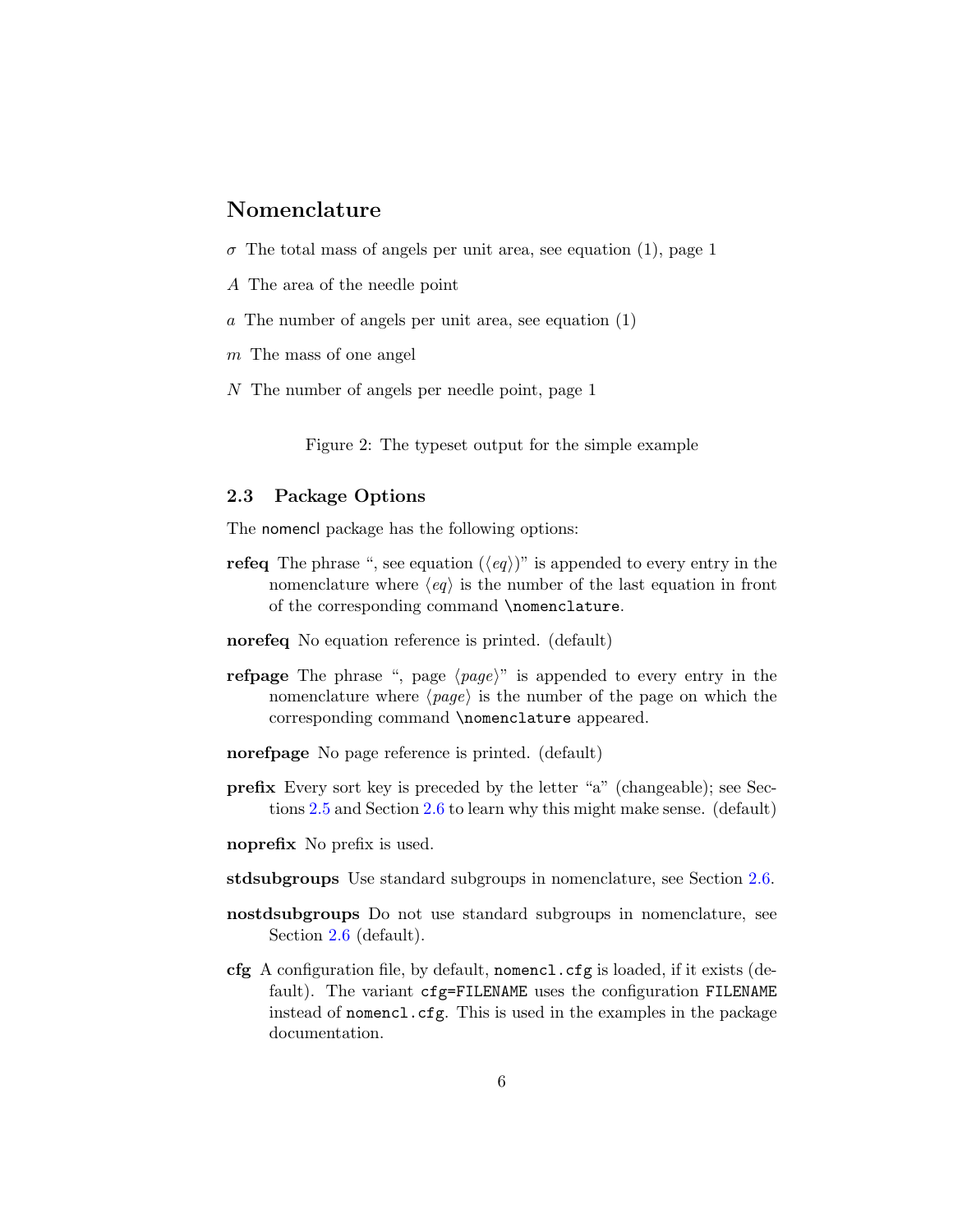nocfg The configuration file is not loaded.

intoc Inserts the nomenclature in the Table of Contents.

- notintoc No entry for the nomenclature in the Table of Contents. (default)
- tocbasic Use tocbasic package from KOMA script bundle for TOC handling (default)
- notocbasic Do not use tocbasic package from KOMA script. You may need this option if tocbasic conflicts with other packages like pgfopts.
- compatible Run in compatibility mode. Older tex files may need this option selected to be able to compile. In the latest version of nomencl the commands \makeglossary and \printglossary were replaced with \makenomenclature and \printnomenclature. Selecting this option will redefine the old commands, but will lose the compatibility with other glossary packages.
- noncompatible Do not run in compatibility mode. (default)
- nomentbl Print nomenclature in the nomentbl style, see Section [2.7.](#page-9-1)
- nonomentbl Do not print nomenclature in the nomentbl style, see Section [2.7](#page-9-1) (default).
- catalan, croatian, danish, english, french, german, italian, norwegianbokmaal, norwegian-nynorsk, polish, portuguese, russian, slovene, spanish, ukrainian The reference texts and the nomenclature title will appear in the corresponding language. Note that in order to use Russian or Ukrainian, you have to have Cyrillic fonts installed and you might need a replacement for MakeIndex, e.g. xindy. Please help me out with other languages. (default: english)

#### <span id="page-6-0"></span>2.4 Referencing

\nomrefpage \nomrefeqpage \nomnorefeq \nomnorefpage \nomnorefeqpage

\nomrefeq As explained in Section [2.3,](#page-5-0) you can turn referencing to equations and pages on/off globally using the package options. But sometimes you might want to change the referencing behavior for single entries. The following six macros can be used inside a \nomenclature macro: \nomrefeq, \nomnorefeq, \nomrefpage, \nomnorefpage, \nomrefeqpage, \nomnorefeqpage. The first four work similarly to the package options,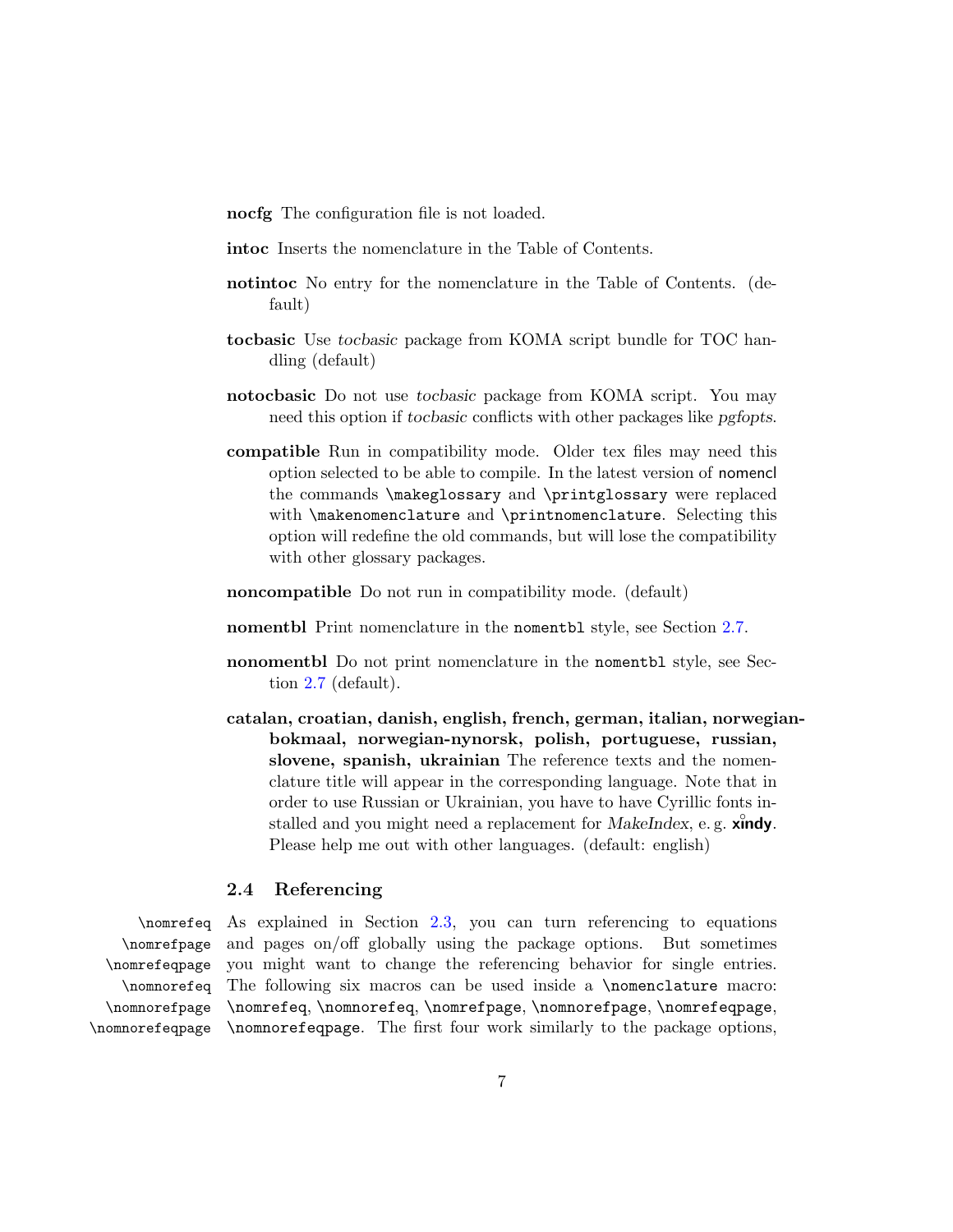```
\begin{equation}
  a=\frac{N}{A}\end{equation}%
\nomenclature{$a$}{The number of angels per unit area\nomrefeqpage}%
\nomenclature{$N$}{The number of angels per needle point\nomrefeq}%
\nomenclature{$A$}{The area of the needle point\nomrefeq\nomrefpage}%
The equation \sigma = m a.
\nomenclature{$\sigma$}{The total mass of angels per unit area}%
\nomenclature{$m$}{The mass of one angel\nomrefpage}
follows easily.
\printnomenclature
\end{document}
```
<span id="page-7-1"></span>Figure 3: Explicit references

## Nomenclature

- $\sigma$  The total mass of angels per unit area
- A The area of the needle point, see equation (1), page 1
- a The number of angels per unit area, see equation (1), page 1
- m The mass of one angel, page 1
- N The number of angels per needle point, see equation (1)

<span id="page-7-2"></span>Figure 4: Typeset output for Figure [3](#page-7-1)

only local to the entry; the last two are shortcuts, so saying \nomrefeqpage is equivalent to \nomrefeq\nomrefpage.

If we changed the relevant parts of the last example as shown in Figure [3](#page-7-1) then the nomenclature should look like Figure [4.](#page-7-2)

While these macros do not have to be at the end of the entries, it's probably the most sensible place to put them. Note that such local request always supersede the package options.

#### <span id="page-7-0"></span>2.5 Sorting

The Greek letter  $\sigma$  turned out to be first in the nomenclature list in the examples above because the backslash in \sigma precedes any alphabetical character. Sometimes this is not what you want. Then you can use  $\langle prefix \rangle$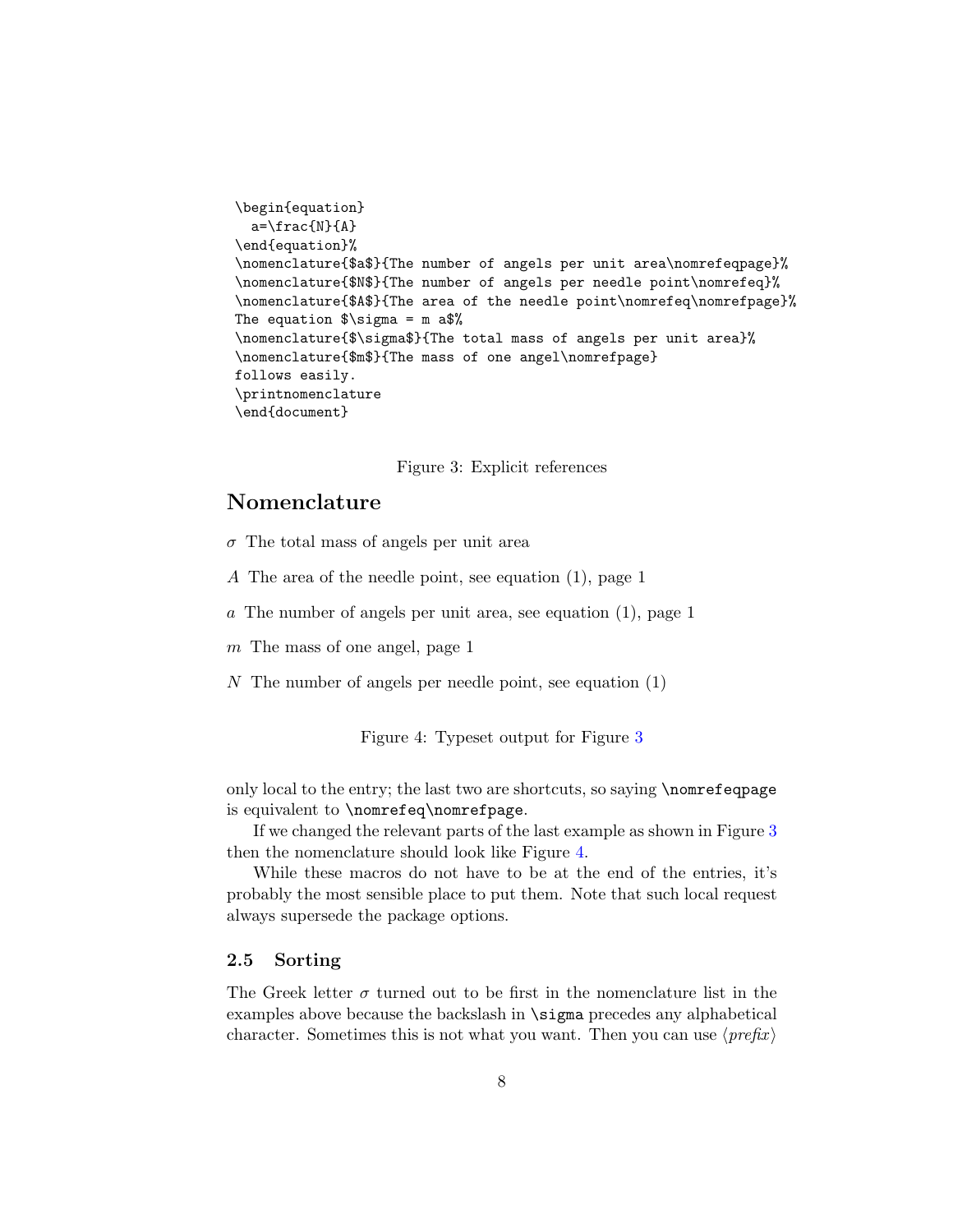to fine tune the sort order.

Before we describe the usage of  $\langle prefix \rangle$ , we have to explain how MakeIn-dex sorts entries, see [\[2\]](#page-30-2). MakeIndex distinguishes three kinds of sort keys:

**Strings** Everything that starts with a alphabetic letter  $(A \dots Z, a \dots z)$ .

**Numbers** Everything that starts and only contains digits  $(0...9)$ .

Symbols Everything else.

Each group is sorted separately (and differently), then the groups are sorted in the order symbols, numbers, strings<sup>[1](#page-8-0)</sup>. For the groups the following algorithm is used:

**Strings** If two letters are compared, the usual ordering is used  $(a < C < q)$ , but if two words are the same except for the capitalization, then an upper case letter precedes the lower case letter (Tea<tea). If a letter is compared with a non-letter (digit, symbol), ASCII code is used  $(1< A<sup>2</sup>)$  $(1< A<sup>2</sup>)$  $(1< A<sup>2</sup>)$ .<sup>2</sup> If two non-letters are compared (which can not happen at the first position of a string), ASCII code is used  $(+<1<\;,<\;)\$ . Additionally there is the issue of word ordering (treat spaces as letters with ASCII code smaller than every printable symbol) and letter ordering (ignore spaces). MakeIndex uses word ordering by default, but you can change it with some command line option (-l on my UNIX).

Numbers The natural ordering is used (8<34<111).

**Symbols** ASCII code is used  $(+<1<\;;$ 

Let's consider the following eight nomenclature entries (without the optional argument): \$~Ab\$, \$~aa\$, \$\Ab\$, \$\aa\$, \$Ab\$, \$aa\$, Ab, aa. Try to understand the following example with the help of the explanation above and an ASCII table.

If you use nomencl with its default settings (i. e. "a" is added to every sort key, so every sort key is considered as a string), you will get the sort order \$\aa\$, \$\Ab\$, \$aa\$, \$Ab\$, \$~aa\$, \$~Ab\$, aa, Ab. Note that aa is in

<span id="page-8-0"></span><sup>&</sup>lt;sup>1</sup>With the  $-g$  switch of MakeIndex, they are sorted in the order symbols, strings, numbers.

<span id="page-8-1"></span><sup>&</sup>lt;sup>2</sup>An exception seems to be that the non-letters between upper and lower case letters (code 91–96) are put just before the capital letters (between code 64 and 65) while the non-letters after the lower case letters (code 123–127) are left there.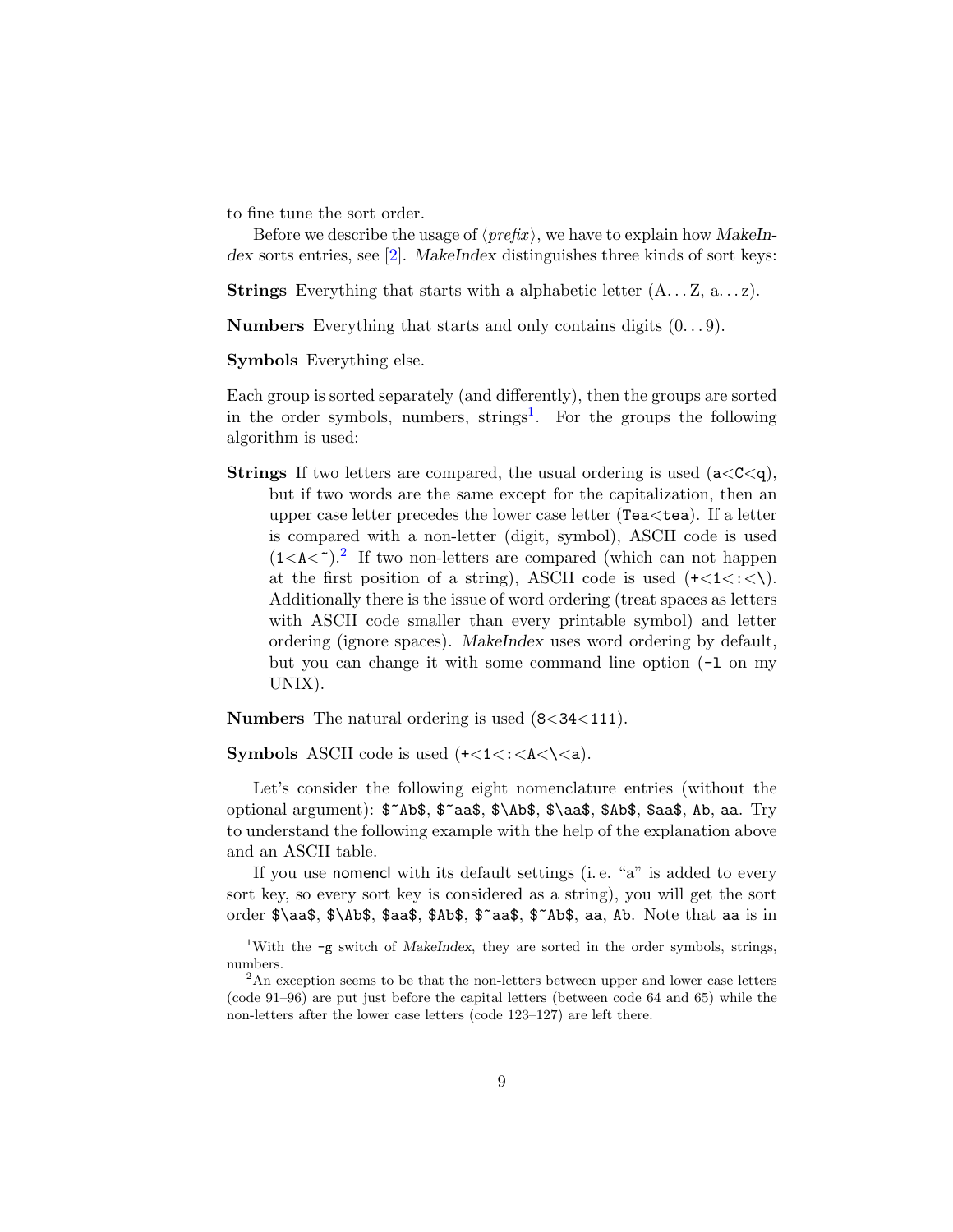front of Ab in all four pairs; note also the order \$\Ab\$, \$Ab\$, \$~Ab\$ which does not agree with the ASCII code.

If you specify the option noprefix, then you will get  $\Delta$ \$Ab\$,  $\lambda$ \Ab\$,  $\lambda$ \aa\$, \$aa\$, \$~Ab\$, \$~aa\$, aa, Ab. The first six entries are considered as symbols and sorted according to the ASCII code (this time correctly). Note that \$\Ab\$ is in front of \$\aa\$ because A has the smaller ASCII code. The two strings follow at the end.

#### <span id="page-9-0"></span>2.6 Subgroups

It often makes sense to separate index entries into several groups according to their meaning. The prefix parameter for the \nomenclature command provides a way to do it. The algorithm is:

- 1. Start prefixes with different letters for different subgroups.
- 2. Define \nomgroup command (see Section [2.8.1](#page-11-1) below) to typeset group names.

One of the popular choices, suggested by Brian Elmegaard in nomentbl is the following (the corresponding prefixes are in bold):

- A Latin letters
- G Greek letters
- X Superscripts
- Z Subscripts

This choice is implemented in the stsubgroups option of the package, see Figure [5.](#page-10-0) A further customization is discussed in Section [2.8.](#page-11-0)

#### <span id="page-9-1"></span>2.7 Tabular nomenclature (nomentbl style)

The option nomentbl changes the behavior of nomenclature.

\nomenclature The command \nomenclature now has four, rather than two, mandatory arguments:

```
\mbox{nonenclature}[\langle prefix \rangle]{\langle symbol \rangle}{\langle description \rangle}{\langle units \rangle}{\langle note \rangle}
```
Here  $[\langle prefix \rangle]$ ,  $\{\langle symbol \rangle\}$ , and  $\{\langle description \rangle\}$  have the same meaning as for the usual \nomenclature command. The additional arguments are  $\{\langle units \rangle\}$ , which is internally enclosed in the \si command from siunitx package, and \note, which is an arbitrary note added to the description.

\setnomtableformat The list is wrapped in a longtable with the default format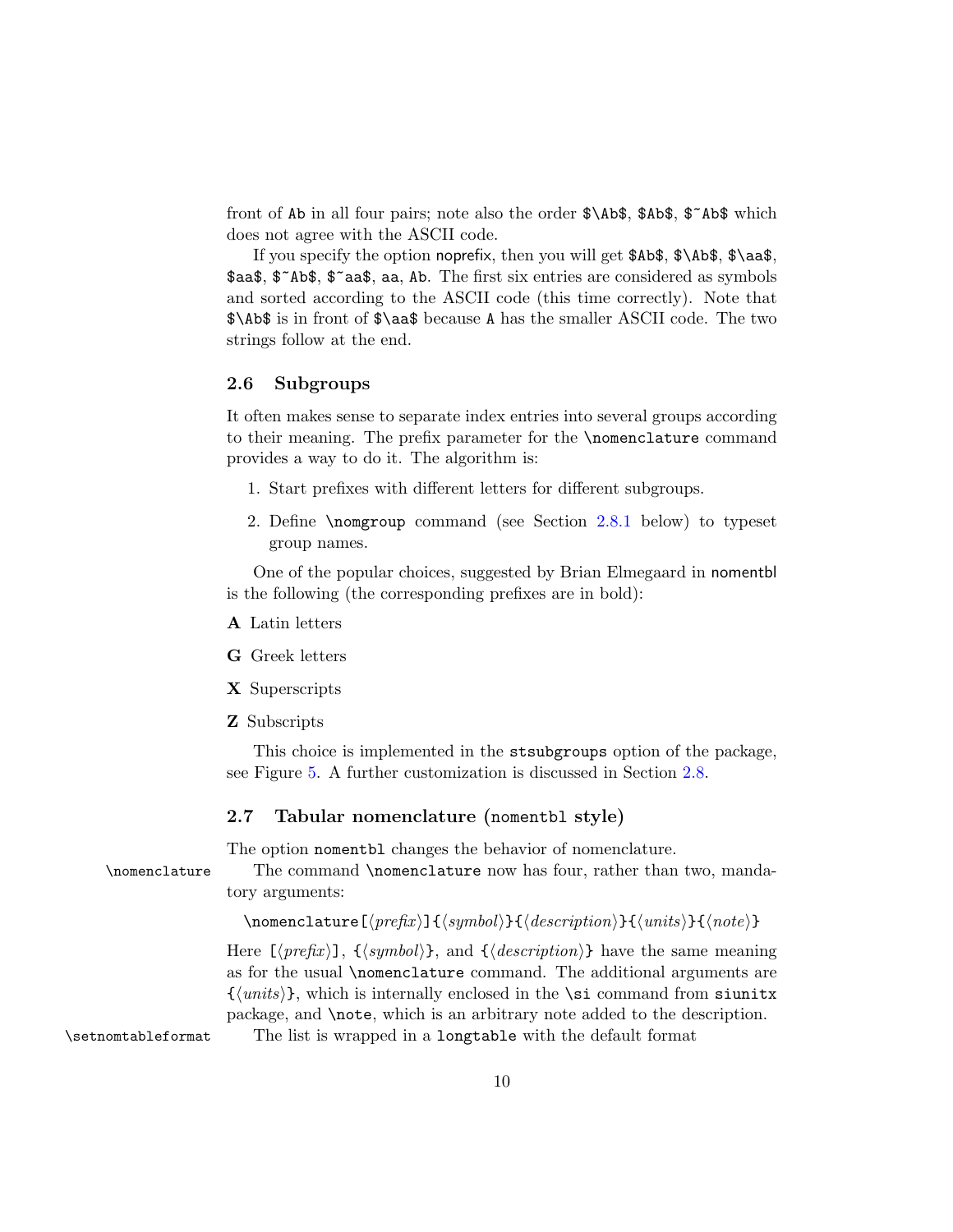```
21 \langle*sample02.tex\rangle22 % Example provided by Stefan Pinnow (SP)
23 \documentclass{article}
24 \usepackage[stdsubgroups,nocfg]{nomencl}
25 \usepackage{setspace}
26 \makenomenclature
27 \begin{document}
28 \section*{Main equations}
29 Here an equation
30 \begin{equation}\label{eq:heatflux}
31 \dot{Q} = k \cdot A \cdot \Delta T32 \end{equation}%
33 \nomenclature[aQ]{$\dot{Q}$}{heat flux}%
34 \nomenclature[ak]{$k$}{overall heat transfer
35 coefficient}%
36 \nomenclature[aA]{$A$}{area}%
37 \nomenclature[aL]{$L$}{length}%
38 \nomenclature[aT]{$T$}{temperature}%
39 \nomenclature[aT]{$\Delta T$}{temperature difference}%
40 or another one
41 \begin{equation}\label{eq:ohtc}
42 \frac{1}{k} = \left[\frac{1}{\alpha _{\mathrm{i}}\,r_{\mathrm{i}}} +
43 \sum^n_{j=1}\frac{1}{\lambda _j}\,
44 \ln \frac{r_{\mathrm{a},j}}{r_{\mathrm{i},j}} +
45 \frac{1}{\alpha _{\mathrm{a}}\,
46 r_{\mathrm{a}}}\right] \cdot r_{\mathrm{reference}}
47 \end{equation}%
48 \nomenclature[ga]{$\alpha$}{convection heat transfer coefficient}%
49 \nomenclature[zi]{i}{in}%
50 \nomenclature[gl]{$\lambda$}{thermal conductivity}%
51 \nomenclature[za]{a}{out}%
52 \nomenclature[zn]{$n$}{number of walls}%
53 \nomenclature[zj]{$j$}{running parameter}%
54 \onehalfspacing
55 \printnomenclature
56 \end{document}
57 ⟨/sample02.tex⟩
```
<span id="page-10-0"></span>Figure 5: The stdsubgroups option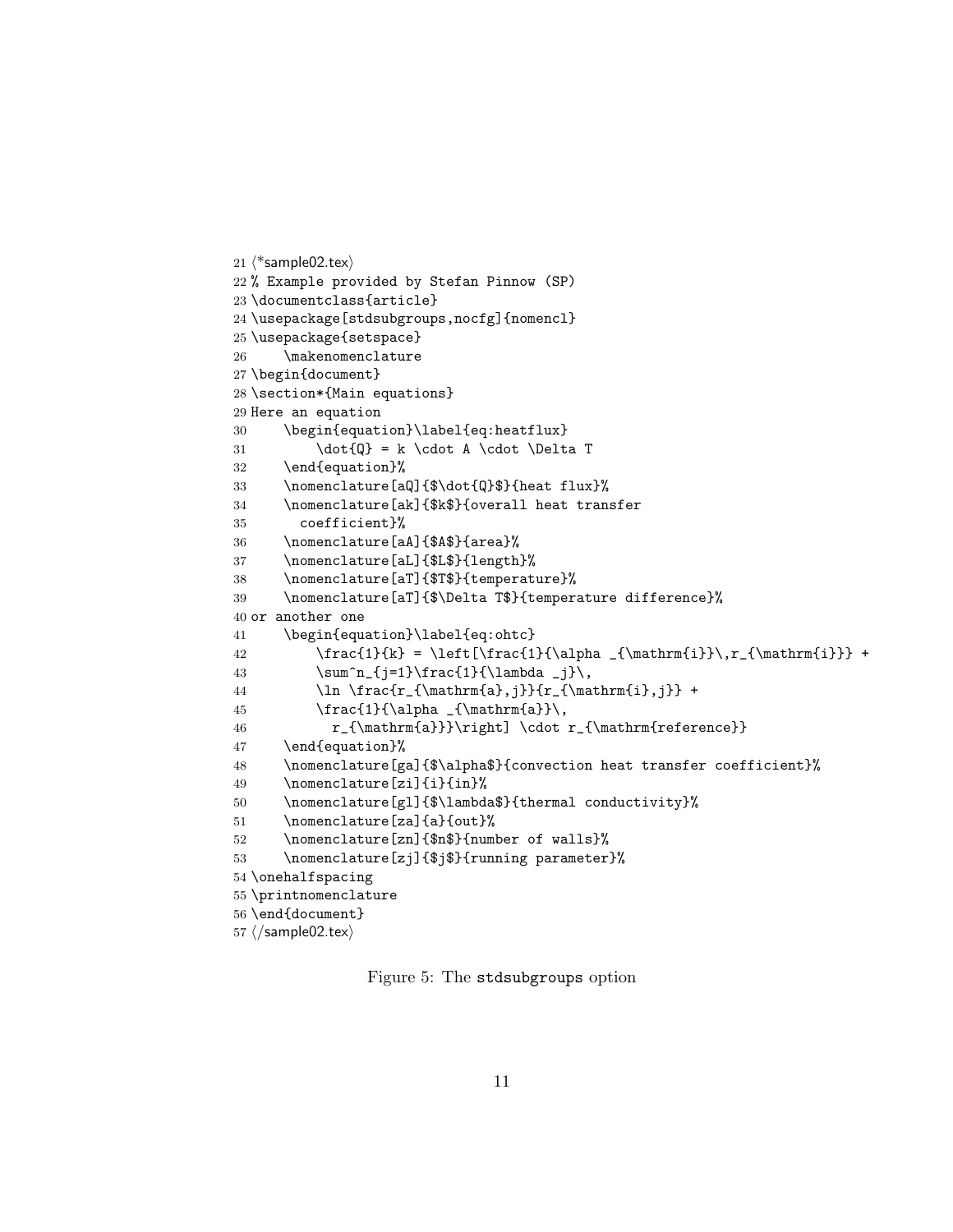#### lp{0.4\textwidth}cp{0.3\textwidth}@{}l

<span id="page-11-2"></span>The command \setnomtableformat ${\langle format \rangle}$  can be used to change it, for example,

#### \setnomtableformat{lllll}

Note that the table has five columns: symbol, description, units, note, and reference. If you do not use references, you may suppress the last column using @{}l declaration.

Figure [6](#page-12-0) provides an example of this option.

#### <span id="page-11-0"></span>2.8 Customization

Besides the things you can customize by using the package options, there are a few more commands that you might want to redefine. If you make the same changes in every file, it's probably easier to put all those in a file nomencl.cfg which is automatically read by the nomencl package whenever it exists in the search path (unless you specified the nocfg option). You can experiment with loading alternative configuration files using cfg=FILENAME version of this option.

#### <span id="page-11-3"></span><span id="page-11-1"></span>2.8.1 Formatting the Nomenclature

| \printnomenclature | Probably the most common change to the nomenclature is a different                 |
|--------------------|------------------------------------------------------------------------------------|
| \nomlabelwidth     | amount of space for the symbols. By default, the nomenclature is formatted         |
|                    | as a list with the label width equal to <b>\nomlabelwidth</b> which is initialized |
|                    | to 1 cm. You can change this dimension in the cfg file or you can use the          |
|                    | optional argument of \printnomenclature. If you want to have a little              |
|                    | more space for the labels (and you don't live in a metric world) you can use       |
|                    | \printnomenclature [0.5in] instead of the simple \printnomenclature.               |
| thenomenclature    | If you don't like the format of the nomenclature at all, you will have             |
|                    | to redefine the thenomenclature environment. Maybe a look at the doc-              |
|                    | umented code of nomencl will help.                                                 |
| \nomname           | In case you don't like the name of the nomenclature, just redefine the             |
|                    | \nomname macro, e.g.                                                               |
|                    | \renewcommand{\nomname}{List of Symbols}                                           |
|                    | Putting an entry for the nomenclature in the table of contents can be              |
|                    | done by adding an <b>intoc</b> to the package options.                             |
| \nomgroup          | Usually, MakeIndex inserts the macro \indexspace between every                     |
|                    |                                                                                    |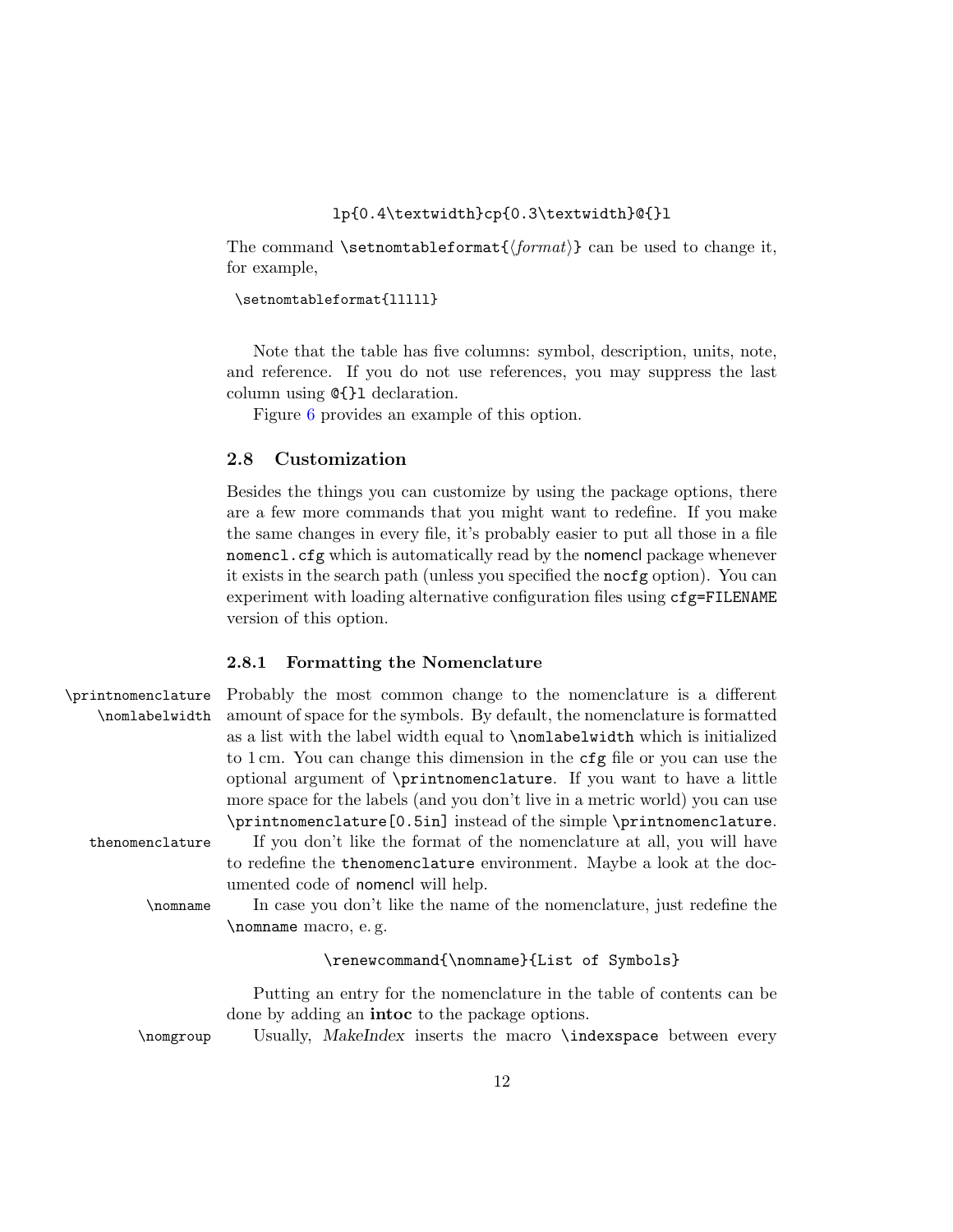```
58 ⟨*sample03.tex⟩
59 % Example provided by Stefan Pinnow (SP)
60 \documentclass{article}
61 \usepackage[nomentbl,stdsubgroups]{nomencl}
62 \usepackage{setspace}
63 \makenomenclature
64 \begin{document}
65 \section*{Main equations}
66 %
67 Here an equation
68 \begin{equation}\label{eq:heatflux}
69 \dot{Q} = k \cdot A \cdot \Delta T70 \end{equation}%
71 \nomenclature[aQ]{$\dot{Q}$}{heat flux}{W}{}%
72 \nomenclature[ak]{$k$}{overall heat transfer
73 coefficient}{\watt\per(\square\meter\kelvin)}{see
74 eq. \text{eq.}^{\ref{eq:ohtc}}75 \nomenclature[aA]{$A$}{area}{\square\meter}{}%
76 \nomenclature[aL]{$L$}{length}{\meter}{SI base quantity}%
77 \nomenclature[aT]{$T$}{temperature}{\kelvin}{SI base quantity}%
78 \nomenclature[aT]{$\Delta T$}{temperature difference}{\kelvin}{SI base quantity}%
79 or another one
80 \begin{equation}\label{eq:ohtc}
81 \frac{1}{k} = \left[\frac{1}{\alpha _{\mathrm{i}}\,r_{\mathrm{i}}} +
82 \sum^n_{j=1}\frac{1}{\lambda _j}\,
83 \ln \frac{r_{\mathrm{a},j}}{r_{\mathrm{i},j}} +
84 \frac{1}{\alpha _{\mathrm{a}}\,
85 r_{\mathrm{a}}}\right] \cdot r_{\mathrm{reference}}
86 \end{equation}%
87 \nomenclature[ga]{$\alpha$}{convection heat transfer
88 coefficient}{\watt\per(\square\meter\kelvin)}{}%
89 \nomenclature[zi]{i}{in}{}{}%
90 \nomenclature[gl]{$\lambda$}{thermal conductivity}{\watt\per\kelvin}{}%
91 \nomenclature[za]{a}{out}{}{}%
92 \nomenclature[zn]{$n$}{number of walls}{}{}%
93 \nomenclature[zj]{$j$}{running parameter}{}{}%
94
95 \onehalfspacing
96 \printnomenclature
97 \end{document}
98 ⟨/sample03.tex⟩
```
<span id="page-12-0"></span>Figure 6: Use of nomentbl option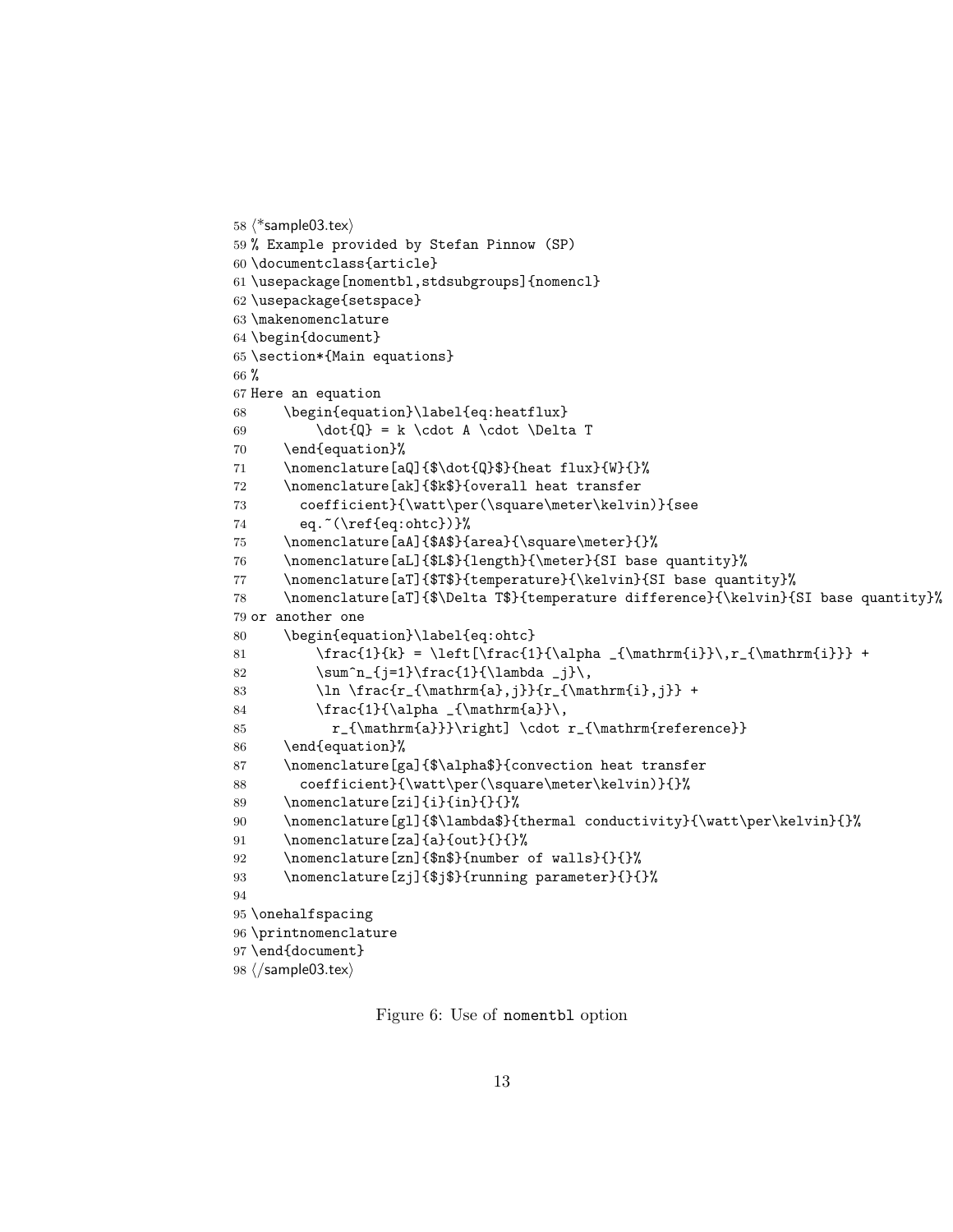character group, i. e. between symbols and numbers, numbers and letters and between every two letter groups. The nomencl package inserts the macro \nomgroup{ $\langle arg \rangle$ } instead, where  $\langle arg \rangle$  is either the string "Symbols" or the string "Numbers" or the capital letter of the group that is about to start. You can redefine \nomgroup to insert some white space \renewcommand{\nomgroup}[1]{\medskip}, or to print a fancy divider

```
\renewcommand{\nomgroup}[1]{%
 \item[]\hspace*{-\leftmargin}%
 \rule[2pt]{0.45\linewidth}{1pt}%
  \hfill #1\hfill
 \rule[2pt]{0.45\linewidth}{1pt}}
```
Note that \nomgroup is executed in a list environment, so you need to have an \item first and then jump back to the beginning of the line with the \hspace command.

\nompreamble Maybe you want to explain something just between the title of the \nompostamble nomenclature and the start of the list or at the very end of the list. Just redefine the macros \nompreamble and \nompostamble which do nothing by default. Note that they are executed outside of the list environment. \nomitemsep The skip between two entries in the nomenclature can be adjusted using \nomitemsep. This should be done in the preamble or the file nomencl.cfg. Note that if you want no extra skip between entries you have to use \setlength{\nomitemsep}{-\parsep} \nomprefix If you want, you can redefine the default prefix that is used for the sortkeys. By default, \nomprefix is set to "a"; redefining it supersedes the package options prefix and noprefix.

#### <span id="page-13-0"></span>2.8.2 Formatting the Entries

- \nomlabel By default, the labels are just shifted to the left within their allocated box. If you want to change this, redefine \nomlabel which should get one argument, e. g. \renewcommand{\nomlabel}[1]{\hfil #1\hfil} to center the symbols.
- \nomentryend Maybe you would like to have a period at the end of every entry. Just say  $\renewcommand{\nonper}{}s$ , and there it is. Section [2.9.2](#page-14-2) explains another nice application of this macro.

\eqdeclaration If you don't like the text that is used for the references to equations \pagedeclaration and pages, you can define \eqdeclaration and \pagedeclaration. Both should accept one argument, namely the equation and page number, respectively. An example is

\renewcommand{\eqdeclaration}[1]{, first used in eq. "(#1)}.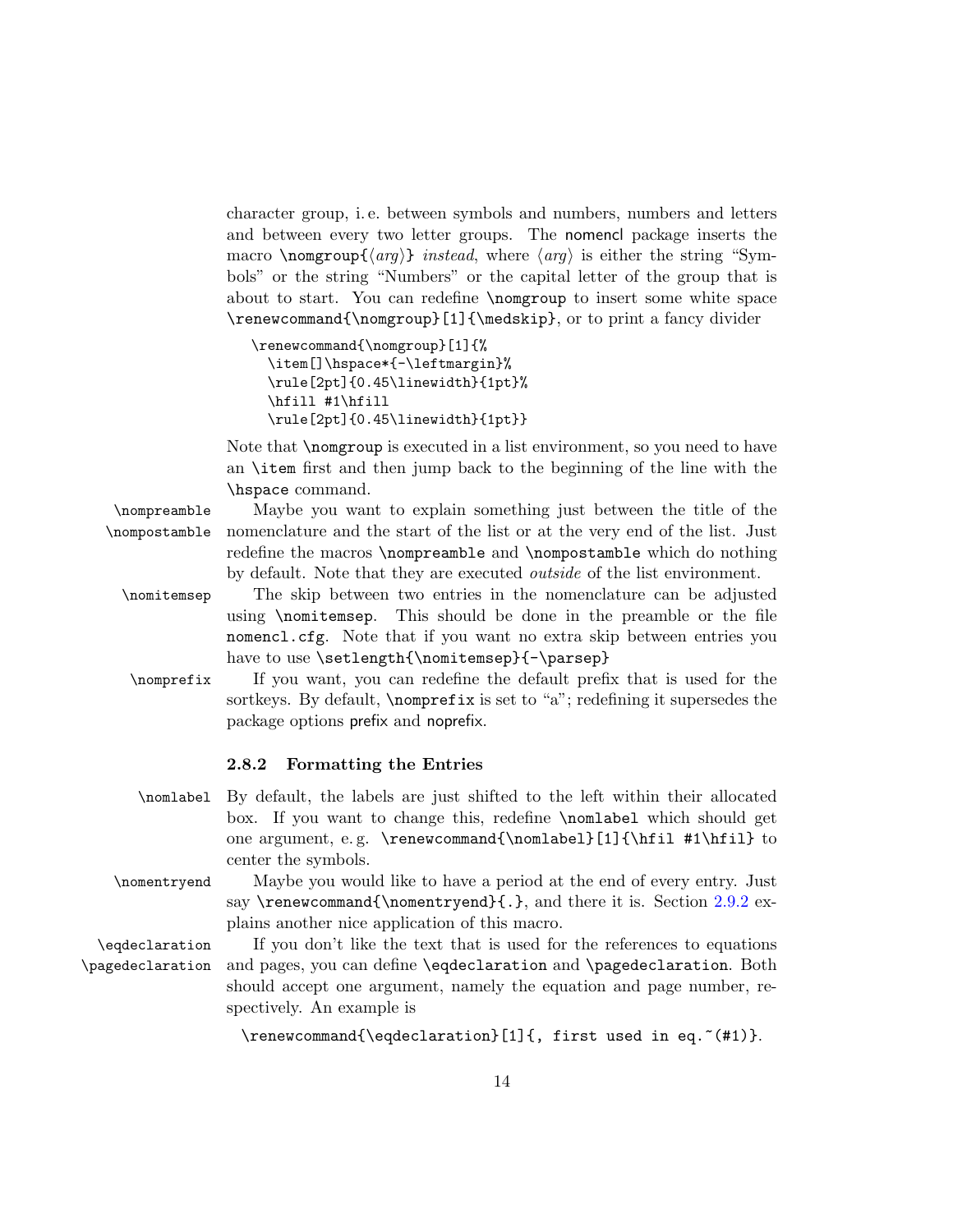#### <span id="page-14-4"></span><span id="page-14-0"></span>2.9 Tips and Tricks

#### <span id="page-14-1"></span>2.9.1 Advanced subgroups

The standard subgroups described in Section [2.6](#page-9-0) is just one of the possible ways to separate your index. You can do much more if you play with the \nomgroup command. Note that all entries sharing the first letter of prefix as grouped together and preceded by the  $\Omega(\Upsilon)$  $\lceil \text{eter} \rangle$  command. So, for example, if you want to separate constants and variables, you may use prefixes  $c...$  for constants and  $v...$  for variables, and then write down (package ifthen being loaded by nomencl)

```
\renewcommand{\nomgroup}[1]{%
\ifthenelse{\equal{#1}{V}}{\item[\textbf{Variables}]}{%
\ifthenelse{\equal{#1}{C}}{\item[\textbf{Constants}]}{}}}
```
#### <span id="page-14-2"></span>2.9.2 Units

Besides the obvious possibility of adding units for symbols in the description string, you can also use \nomentryend to shift the unit to the right margin. With package siunitx you can define

```
99 ⟨*sample04.cfg⟩
100 \newcommand{\nomunit}[1]{%
101 \renewcommand{\nomentryend}{\hspace*{\fill}\si{#1}}}
102 ⟨/sample04.cfg⟩
```
and then define nomenclature as

```
\nomenclature{$l$}{Length\nomunit{\meter}}
```
See Figure [7](#page-15-0) for the example of the input file.

Option nomentbl allows an alternative way to add units to the nomenclature (Section [2.7\)](#page-9-1).

#### <span id="page-14-3"></span>2.9.3 Expansion

The nomencl package tries hard to write the arguments of the \nomenclature macro verbatim to the glossary file. This is usually the right thing to do because some macros do not like to be expanded at the wrong moment or give weird results if they are. On the other hand, there are occasions where it is good to have the meaning (or expansion) of a macro in the glossary file instead of its name. There are quite some occasions where you will get in trouble with this expansion, for example, if the expansion of a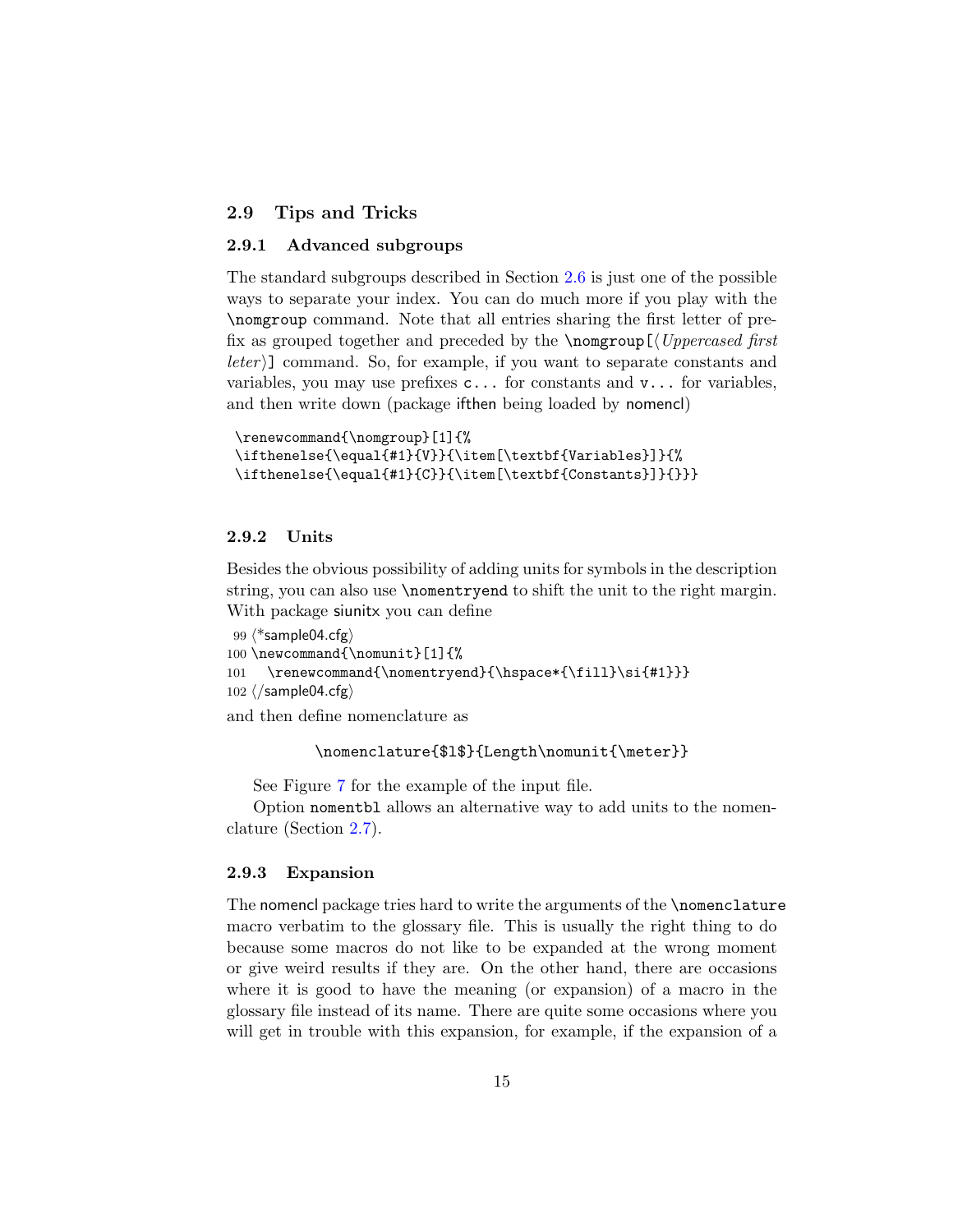```
103 \langle*sample04.tex\rangle104 \documentclass{article}
105 \usepackage[cfg=sample04.cfg]{nomencl}
106 \usepackage{siunitx}
107 \makenomenclature
108 \begin{document}
109 \section*{Main equations}
110 \begin{equation}
111 a=\frac{N}{A}112 \end{equation}%
113 \nomenclature{$a$}{The number of angels per unit
114 area\nomunit{\per\square\meter}}%
115 \nomenclature{$N$}{The number of angels per needle point}%
116 \nomenclature{$A$}{The area of the needle
117 point\nomunit{\square\meter}}%
118 The equation \sigma = m a$%
119 \nomenclature{$\sigma$}{The total mass of angels per unit
120 area\nomunit{\kilogram\per\square\meter}}%
121 \nomenclature{$m$}{The mass of one angel\nomunit{\kilogram}}
122 follows easily.
123 \printnomenclature
124 \end{document}
125 \langle/sample04.tex\rangle
```
<span id="page-15-0"></span>Figure 7: A simple example with units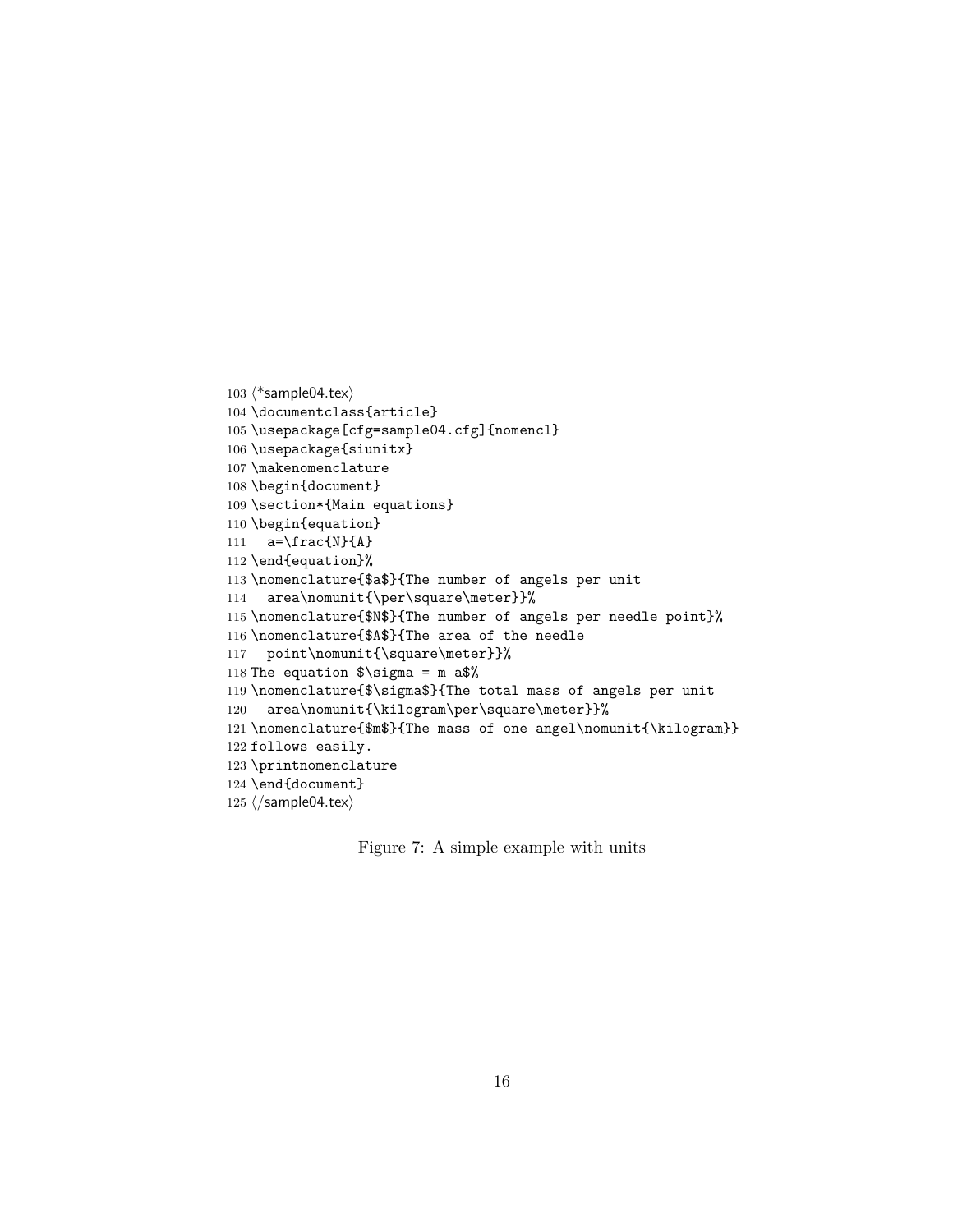macro contains  $\mathbb{Q}$  (\mathcal expands to \@mathcal) because  $\mathbb{Q}$  is a special character for MakeIndex and thus MakeIndex will either fail or give unexpected results. You can avoid the expansion on a case by case basis by using \protect in front of the macro that should not be expanded.

In order to get macro expansion, the redefinition of the **\@nomenclature** macro within the \makenomenclature macro has to be changed.

```
126 \langle*sample05.cfg\rangle
```

```
127 \def\makenomenclature{%
```

```
128 \newwrite\@nomenclaturefile
```

```
129 \immediate\openout\@nomenclaturefile=\jobname\@outputfileextension
```

```
130 \def\@nomenclature{%
```

```
131 \@ifnextchar[%
```

```
132 {\@@@@nomenclature}{\@@@@nomenclature[\nomprefix]}}%
```

```
133 \PackageInfo{nomencl}{Writing nomenclature file \jobname\@outputfileextension}%
```

```
134 \let\makenomenclature\@empty}
```
The new macro to be called by **\@nomenclature** just writes its arguments to the glossary file without further ado, so they will be expanded.

```
135 \def\@@@@nomenclature[#1]#2#3{%
```

```
136 \protected@write\@nomenclaturefile{}%
```

```
137 {\string\nomenclatureentry{#1#2@[{#2}]%
```

```
138 \begingroup#3\protect\nomeqref{\theequation}%
```

```
139 | nompageref}{\thepage}}}%
```

```
140 \langle/sample05.cfg\rangle
```
The following file has completely different result when using expanded and non-expanded versions

```
141 \langle*sample05.tex\rangle142 \documentclass{article}
143 \usepackage[cfg=sample05.cfg]{nomencl}
144 \makenomenclature
145 \begin{document}
146 \section*{Main equations}
147 \begin{equation}
148 a=\frac{N}{A}149 \end{equation}%
150 \newcommand{\magritte}{Not the number }
151 \nomenclature{$a$}{\magritte of angels per unit area}%
152 \nomenclature{$N$}{\magritte of angels per needle point}%
153 \nomenclature{$A$}{The area of the needle point}%
154 The equation \sigma = m a.
155 \nomenclature{$\sigma$}{The total mass of angels per unit area}%
156 \nomenclature{$m$}{The mass of one angel}
157 follows easily.
158
```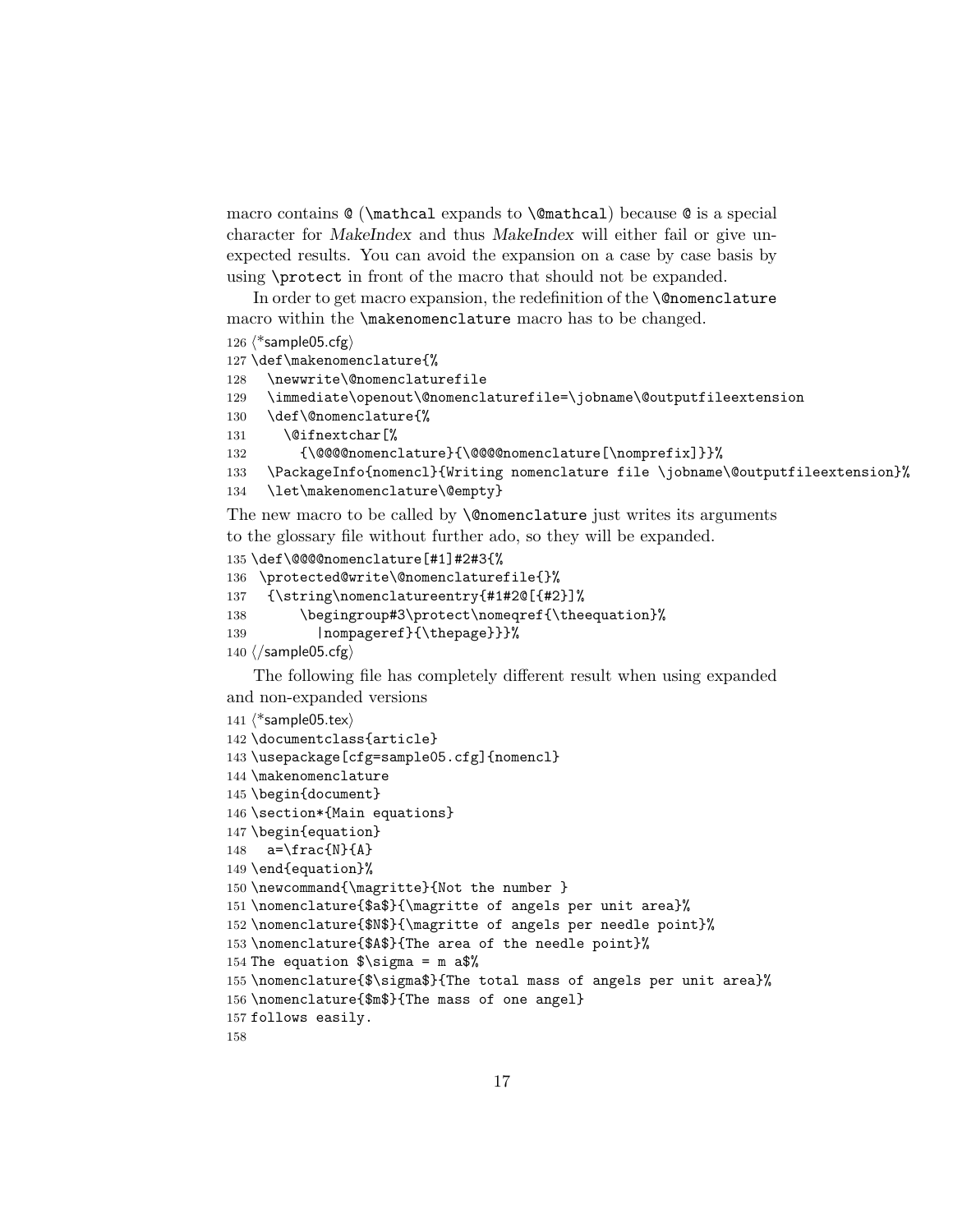```
Symbol . . . . . . . . . . . . . . . . . . . . . . . . . . . . . . . . . . . . . page number
   Explanation.
```
<span id="page-17-1"></span>Figure 8: Glossary entry in "Kopka Style"

```
159 % We renew the command before printing nomenclature. However, since
160 % our nomencl.cfg uses expansion, it does not affect the result.
161 % Cf. nocfg option
162 \renewcommand{\magritte}{The number }
163 \printnomenclature
164 \end{document}
165 \langle/sample05.tex)
```
#### <span id="page-17-0"></span>2.9.4 Glossary in "Kopka Style"

I was told that the glossary in the LAT<sub>EX</sub> book by Kopka looks roughly like in Figure [8.](#page-17-1) In order to get a glossary like this, there are quite some configurations to do.

First we have to change the macro **\@@nomenclature** which takes care of writing the glossary entry to the glossary file. The only difference to the original definition is that we hand over the explanation of a symbol  $(\#3)$ and the equation number to \nompageref instead of writing it directly after the symbol  $(\#2)$ . This is necessary because the explanation should appear after (actually below) the page number.

```
166 \langle*sample06.cfg\rangle167 \@printpagereftrue
168 \def\@@@nomenclature[#1]#2#3{%
169 \def\@tempa{#2}\def\@tempb{#3}%
170 \protected@write\@nomenclaturefile{}%
171 {\string\nomenclatureentry{#1\nom@verb\@tempa @[{\nom@verb\@tempa}]%
172 |nompageref{\begingroup\nom@verb\@tempb\protect\nomeqref{\theequation}}}%
173 {\thepage}}%
174 \endgroup
175 \@esphack}
```
Now we change the definition of \nompageref so that it accepts two arguments, the explanation  $(\#1)$  and the page number  $(\#2)$ . The page number is only printed if required, otherwise \null is used to avoid an error because of the following \linebreak. Note that it is not possible to turn off the page number locally, because the explanation appears after the page number.

```
176 \def\nompageref#1#2{%
177 \if@printpageref\pagedeclaration{#2}\else\leavevmode\fi
```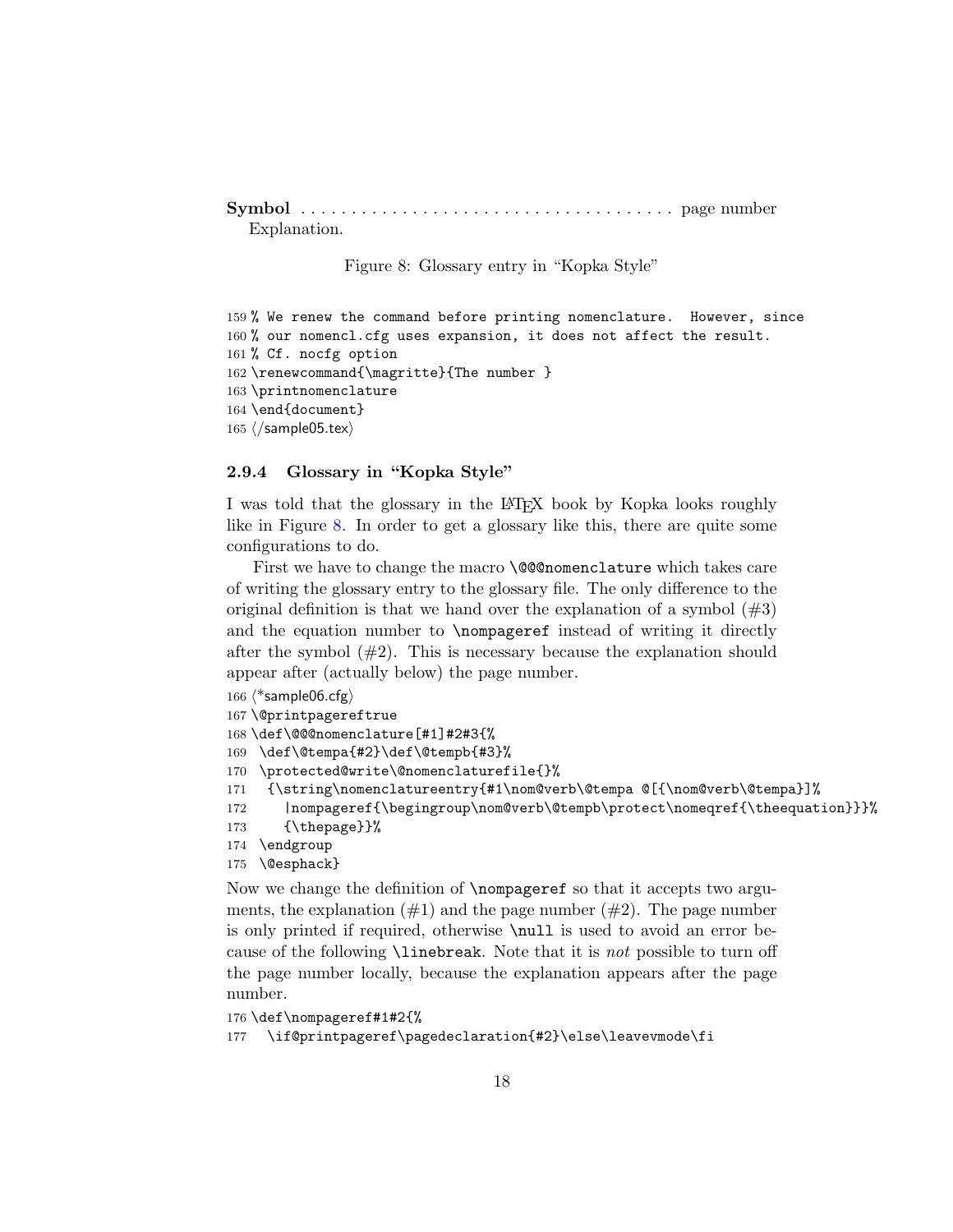#### 178 \linebreak#1\nomentryend\endgroup}

And a few little things. We want dots and a space before the page number appears at the right margin; the explanation should end with a period; and the symbol should be printed in bold face (this only works for regular text, not for formulas).

```
179 \def\pagedeclaration#1{\dotfill\nobreakspace#1}
180 \def\nomentryend{.}
181 \def\nomlabel#1{\textbf{#1}\hfil}
182 ⟨/sample06.cfg⟩
```
#### <span id="page-18-0"></span>2.10 Compatibility Mode

With previous versions of the nomencl, the commands \makeglossary and \pringlossary were used to generate and display the nomenclature. These commands have now been depreciated, and replaced with the \makenomenclature and \printnomenclature commands. The new commands do exactly the same as the old commands, but because of the name changes, the package is now compatible with other packages which use the \makeglossary commands. The previous versions of nomencl also used the file extensions .glo and .gls for the generated output and input files. These extensions have now been changed to .nlo and .nls respectively again, for increased compatibility.

For all of the legacy LAT<sub>EX</sub> files out there which use the old commands there is a compatibility option available so that the old commands will still work without having to change any of the existing code. To enable the compatibility mode simply supply the compatible option when using the package. For example:

```
\usepackage[compatible]{nomencl}
```
Under compatibility mode, the package will generate and use files with the old-style file extensions (i.e. .glo and .gls).

It is worth noting that even though the compatibility mode is available, it is highly recommended to update your LATEX files to use the new nomenclature commands.

#### <span id="page-18-1"></span>2.11 Acknowledgements

Since version 5.0 the package incorporates the code from nomentbl.dtx by Brian Elmegaard.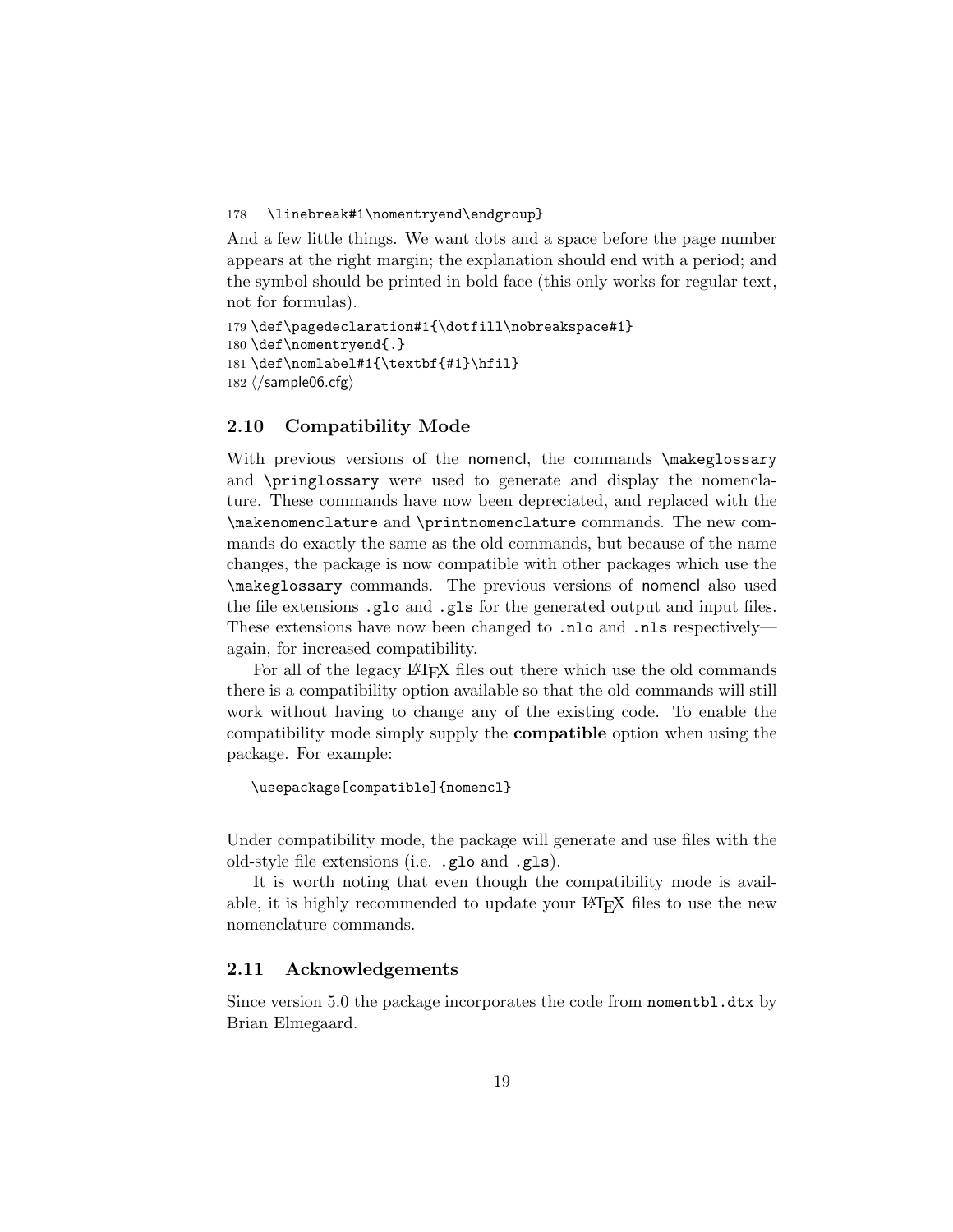<span id="page-19-3"></span>The authors want to thank Stefan Böhm and Karl Heinz Marbaise who helped testing this package.

The translations were done by Joan Queralt (Catalan), Branka Lončarević (Croatian), Brian Elmegaard (Danish), Denis B. Roegel (French), Sani Egisto (Italian), wishfort36 (Norwegian), Artur Gorka (Polish), Pedro Areal (Portuguese), joder (Slovene), Alejandro Lopez-Valencia (Spanish), and Boris Veytsman (Russian and Ukrainian).

#### <span id="page-19-0"></span>2.12 Releases and Legal Issues

This package can be redistributed and/or modified under the terms of the LATEX Project Public License distributed from CTAN archives in the directory <macros/latex/base/lppl.txt>, see e. g. [\[3\]](#page-30-3); either version 1.2 of the license, or (at your option) any later version.

## <span id="page-19-1"></span>3 Implementation

#### <span id="page-19-2"></span>3.1 The L<sup>AT</sup>EX Package File

At the beginning of this file, the \ProvidesPackage macro was executed. So we only need to to state that we need  $\text{LATEX } 2_{\varepsilon}$ .

183 ⟨\*package⟩

184 \NeedsTeXFormat{LaTeX2e}

We need xkeyval package for some options and ifthen for grouping and tocbasic for TOC 185 \RequirePackage{xkeyval}

186 \RequirePackage{ifthen}

<span id="page-19-8"></span><span id="page-19-7"></span><span id="page-19-6"></span><span id="page-19-5"></span><span id="page-19-4"></span>

| \if@printegref<br>\if@printpageref | We need two switches to decide whether references to equations and pages<br>should be printed.<br>187 \newif\if@printeqref |
|------------------------------------|----------------------------------------------------------------------------------------------------------------------------|
|                                    | 188 \newif\if@printpageref                                                                                                 |
| \if@intoc                          | Another switch to decide whether to add an entry to the TOC.<br>189 \newif\if@intoc                                        |
| \if@compatibilitymode              | Another switch to decide whether to run in compatibility mode.<br>190 \newif\if@compatibilitymode                          |
| \if@nomencl@tocbasic               | Whether we are to use to chasic<br>191 \newif\if@nomencl@tocbasic<br>192 \@nomencl@tocbasictrue                            |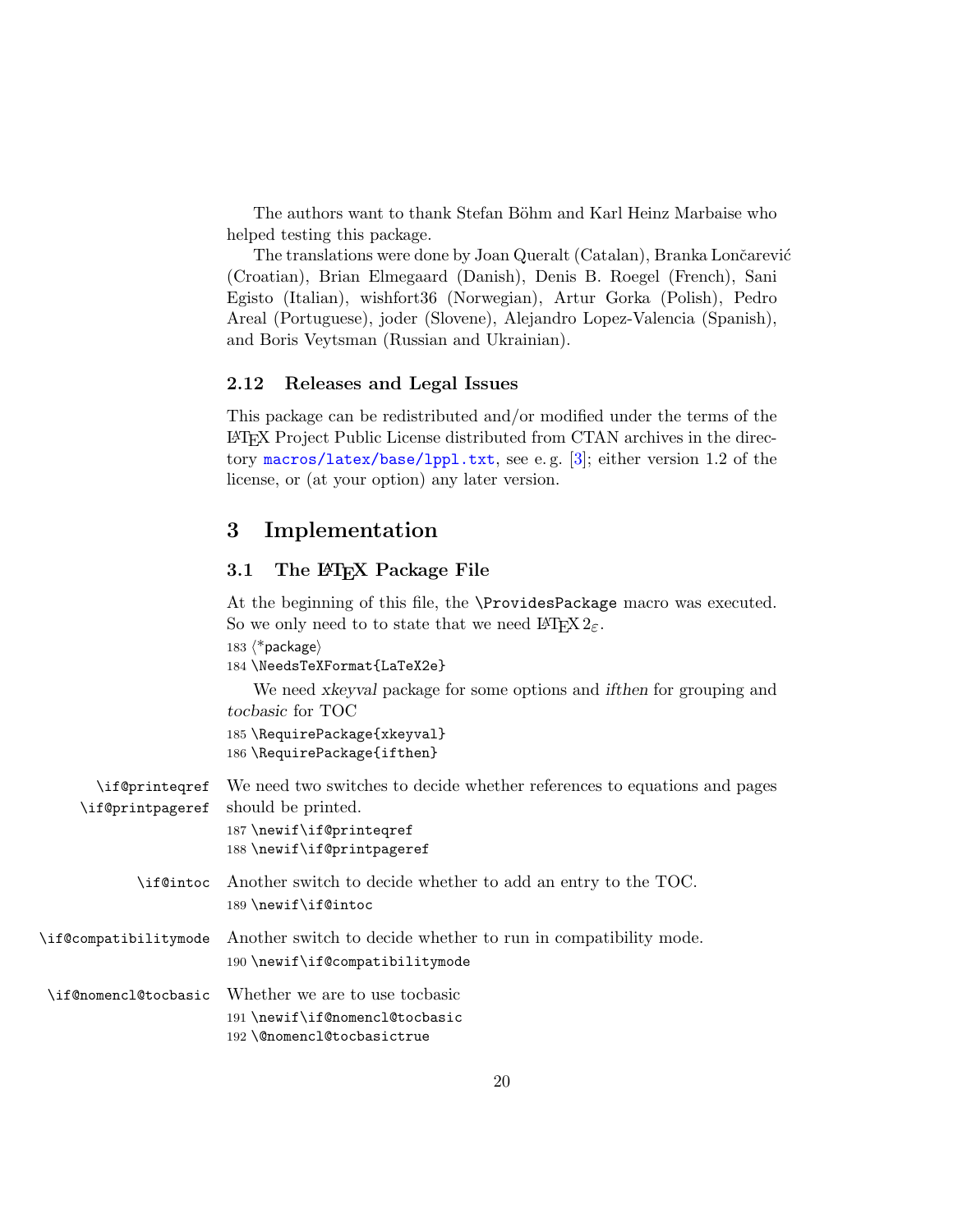```
And the options to set these switches globally.
                  193 \DeclareOptionX{refeq}{\@printeqreftrue}
                  194 \DeclareOptionX{norefeq}{\@printeqreffalse}
                  195 \DeclareOptionX{refpage}{\@printpagereftrue}
                  196 \DeclareOptionX{norefpage}{\@printpagereffalse}
                  197 \DeclareOptionX{intoc}{\@intoctrue}
                  198 \DeclareOptionX{notintoc}{\@intocfalse}
                  199 \DeclareOptionX{compatible}{\@compatibilitymodetrue}
                  200 \DeclareOptionX{noncompatible}{\@compatibilitymodefalse}
                  201 \DeclareOptionX{tocbasic}{\@nomencl@tocbasictrue}
                  202 \DeclareOptionX{notocbasic}{\@nomencl@tocbasicfalse}
      \nomprefix It might make sense to add the prefix "a" to every sortkey, see Section 2.5.
                  203\DeclareOptionX{prefix}{\def\nomprefix{a}}
                  204 \DeclareOptionX{noprefix}{\def\nomprefix{}}
    \if@nomentbl Whether to use nomentbl format
                  205 \newif\if@nomentbl
                  206 \DeclareOptionX{nomentbl}{\@nomentbltrue}
                  207 \DeclareOptionX{norefeq}{\@nomentblfalse}
     \if@loadcfg Another switch and the corresponding options to decide whether we should
                  look for a configuration file.
                  208 \newif\if@loadcfg
                  209 \DeclareOptionX{cfg}[nomencl.cfg]{\@loadcfgtrue\gdef\@cfgfile{#1}}
                  210 \DeclareOptionX{nocfg}{\@loadcfgfalse}
\if@stdsubgroups Whether we use standard subgroups
                  211 \newif\if@stdsubgroups
                  212 \DeclareOptionX{stdsubgroups}{\@stdsubgroupstrue}
                  213 \DeclareOptionX{nostdsubgroups}{\@stdsubgroupsfalse}
  \eqdeclaration
If you can help out with translations for some other languages, let me know.
\pagedeclaration
        \nomname
215 \def\eqdeclaration##1{, vegeu l'equaci\'o\nobreakspace(##1)}%
       \nomAname
216 \def\pagedeclaration##1{, p\'agina\nobreakspace##1}
       \nomGname 217 \def\nomname{Nomenclatura}
       \nomXname
       \nomZname
                  214 \DeclareOptionX{catalan}{%
                  218 \def\nomAname{Lletres llatines}%
                  219 \def\nomGname{Lletres gregues}
                  220 \def\nomXname{Super{\'\i}ndexs}%
                  221 \def\nomZname{Sub{\'\i}ndexs}}
                  222 \DeclareOptionX{croatian}{%
                  223 \def\eqdeclaration##1{, vidi jednad\v{z}bu\nobreakspace(##1)}%
                  224 \def\pagedeclaration##1{, stranica\nobreakspace##1}%
```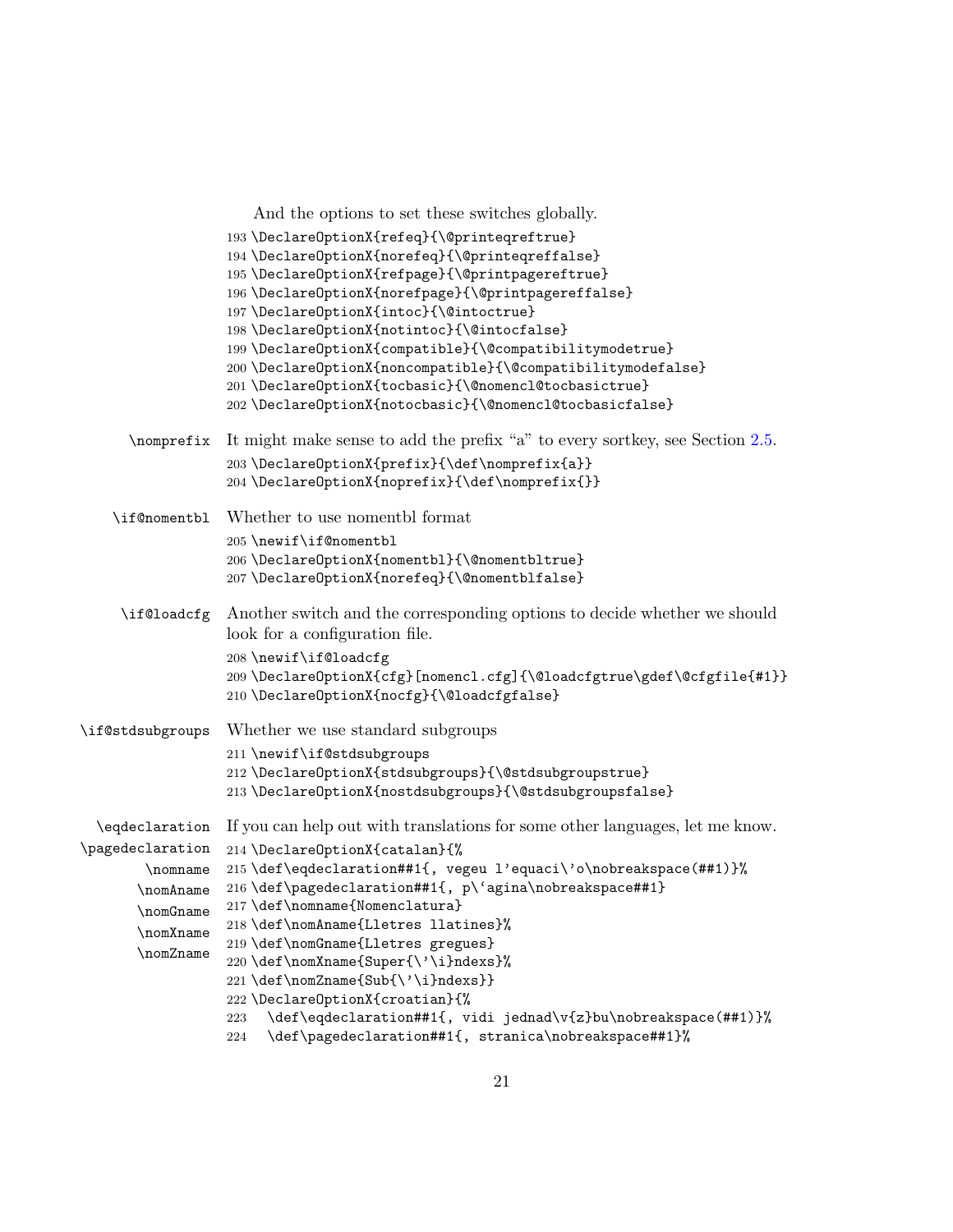```
225 \def\nomname{Popis simbola}%
226 \def\nomAname{Latini\v{c}na slova}%
227 \def\nomGname{Gr\v{c}ka slova}%
228 \def\nomXname{Exponenats}%
229 \def\nomZname{Indeksi}}
230 \DeclareOptionX{danish}{%
231 \def\eqdeclaration##1{, se ligning\nobreakspace(##1)}%
232 \def\pagedeclaration##1{, side\nobreakspace##1}%
233 \def\nomname{Symbolliste}%
234 \def\nomAname{Romerske bogstaver}%
235 \def\nomGname{Gr{\ae}ske bogstaver}%
236 \def\nomXname{(H{\o}jtstillede) indices}%
237 \def\nomZname{Indices}}
238 \DeclareOptionX{english}{%
239 \def\eqdeclaration##1{, see equation\nobreakspace(##1)}%
240 \def\pagedeclaration##1{, page\nobreakspace##1}%
241 \def\nomname{Nomenclature}%
242 \def\nomAname{Latin Letters}%
243 \def\nomGname{Greek Letters}%
244 \def\nomXname{Superscripts}%
245 \def\nomZname{Subscripts}}
246 \DeclareOptionX{french}{%
247 \def\eqdeclaration##1{, voir \'equation\nobreakspace(##1)}%
248 \def\pagedeclaration##1{, page\nobreakspace##1}%
249 \def\nomname{Liste des symboles}%
250 \def\nomAname{Lettres latines}%
251 \def\nomGname{Lettres grecques}%
252 \def\nomXname{Indices sup{\'e}rieurs}%
253 \def\nomZname{Indices}}
254 \DeclareOptionX{german}{%
255 \def\eqdeclaration##1{, siehe Gleichung\nobreakspace(##1)}%
256 \def\pagedeclaration##1{, Seite\nobreakspace##1}%
257 \def\nomname{Symbolverzeichnis}%
258 \def\nomAname{Lateinische Buchstaben}%
259 \def\nomGname{Griechische Buchstaben}%
260 \def\nomXname{(hochgestellte) Indizes}%
261 \def\nomZname{Indizes}}
262 \DeclareOptionX{italian}{%
263 \def\eqdeclaration##1{, vedi equazione\nobreakspace(##1)}%
264 \def\pagedeclaration##1{, pagina\nobreakspace##1}%
265 \def\nomname{Elenco dei simboli}%
266 \def\nomAname{Lettere latine}%
267 \def\nomGname{Lettere greche}%
268 \def\nomXname{Apici}%
269 \def\nomZname{Indici}}
```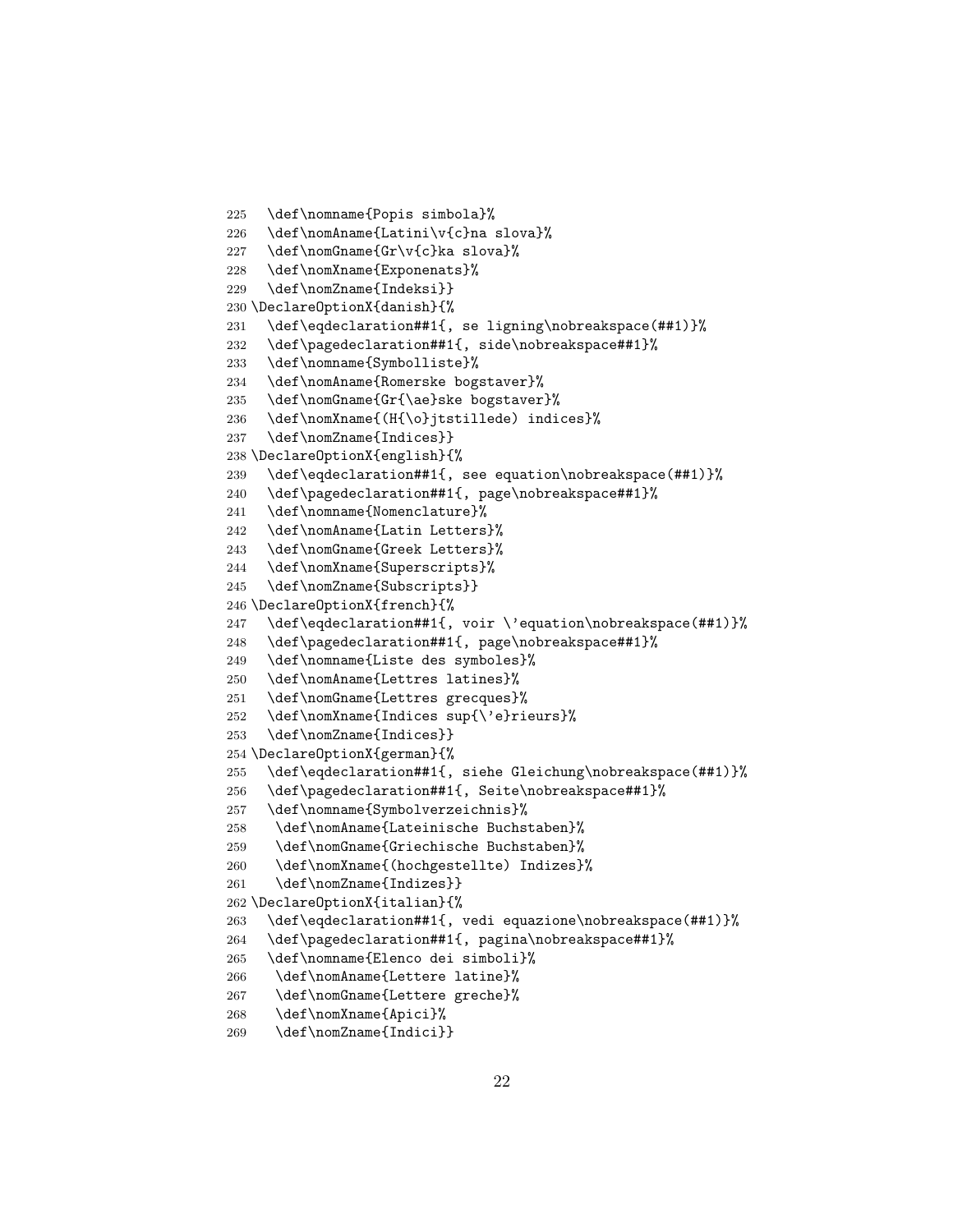```
270 \DeclareOptionX{norwegian-bokmaal}{%
271 \def\eqdeclaration##1{, se ligning\nobreakspace(##1)}%
272 \def\pagedeclaration##1{, side\nobreakspace##1}%
273 \def\nomname{Nomenklatur}%
274 \def\nomAname{Romerske bokstaver}%
275 \def\nomGname{Greske bokstaver}%
276 \def\nomXname{Hevet skrift}%
277 \def\nomZname{Senket skrift}}
278 \DeclareOptionX{norwegian-nynorsk}{%
279 \def\eqdeclaration##1{, se likning\nobreakspace(##1)}%
280 \def\pagedeclaration##1{, side\nobreakspace##1}%
281 \def\nomname{Nomenklatur}%
282 \def\nomAname{Romarske bokstavar}%
283 \def\nomGname{Greske bokstavar}%
284 \def\nomXname{Hevd skrift}%
285 \def\nomZname{Senka skrift}}
286 \DeclareOptionX{polish}{%
287 \def\eqdeclaration##1{, porownaj rownanie\nobreakspace(##1)}%
288 \def\pagedeclaration##1{, strona\nobreakspace##1}%
289 \def\nomname{Lista symboli}%
290 \def\nomAname{Litery {\l}aci\'nskie}%
291 \def\nomGname{Litery greckie}%
292 \def\nomXname{Indeksy g\'orny}%
293 \def\nomZname{Indeksy dolne}}
294 \DeclareOptionX{portuguese}{%
295 \def\eqdeclaration##1{, veja equa\c{c}\~ao\nobreakspace(##1)}%
296 \def\pagedeclaration##1{, p\'agina\nobreakspace##1}%
297 \def\nomname{Nomenclatura}%
298 \def\nomAname{Letras latinas}%
299 \def\nomGname{Letras gregas}%
300 \def\nomXname{Sobrescritos}%
301 \def\nomZname{Subscritos}}
302 \DeclareOptionX{russian}{%
303 \def\eqdeclaration##1{, \cyrs\cyrm.\nobreakspace(##1)}%
304 \def\pagedeclaration##1{, \cyrs\cyrt\cyrr.\nobreakspace##1}%
305 \def\nomname{\CYRS\cyrp\cyri\cyrs\cyro\cyrk%
306 \ \cyro\cyrb\cyro\cyrz\cyrn\cyra\cyrch\cyre\cyrn\cyri%
307 \cyrishrt}%
308 \def\nomAname{\CYRL\cyra\cyrt\cyri\cyrn\cyrs\cyrk\cyri\cyre\
309 \cyrb\cyru\cyrk\cyrv\cyrery}%
310 \def\nomGname{\CYRG\cyrr\cyre\cyrch\cyre\cyrs\cyrk\cyri\cyre\
311 \cyrb\cyru\cyrk\cyrv\cyrery}%
312 \def\nomXname{\CYRN\cyra\cyrd\cyrs\cyrt\cyrr\cyro\cyrch\cyrn\cyrery\cyre\
313 \cyri\cyrn\cyrd\cyre\cyrk\cyrs\cyrery}%
314 \def\nomZname{\CYRP\cyro\cyrd\cyrs\cyrt\cyrr\cyro\cyrch\cyrn\cyrery\cyre\
```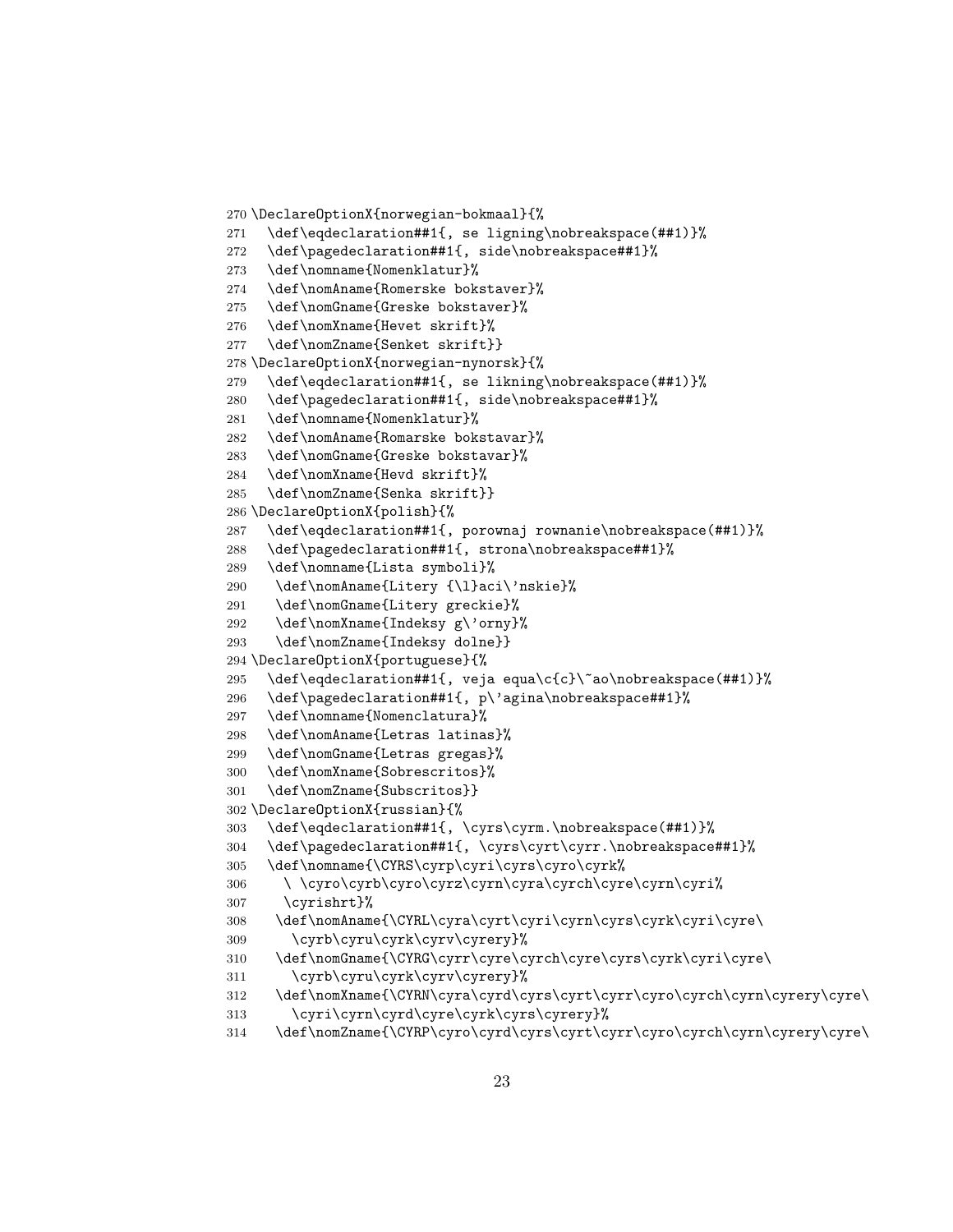```
315 \cyri\cyrn\cyrd\cyre\cyrk\cyrs\cyrery}}
316 \DeclareOptionX{slovene}{%
317 \def\eqdeclaration##1{, glej ena\v{c}bo\nobreakspace(##1)}%
318 \def\pagedeclaration##1{, stran\nobreakspace##1}%
319 \def\nomname{Seznam simbolov}%
320 \def\nomAname{Latinske \v{c}rke}%
321 \def\nomGname{Gr\v{s}ke \v{c}rke}%
322 \def\nomXname{Eksponenti}%
323 \def\nomZname{Indeksi}}
324 \DeclareOptionX{spanish}{%
325 \def\eqdeclaration##1{, v\'ease la ecuaci\'on\nobreakspace(##1)}%
326 \def\pagedeclaration##1{, p\'agina\nobreakspace##1}%
327 \def\nomname{Nomenclatura}%
328 \def\nomAname{Letras latinas}%
329 \def\nomGname{Letras griegas}%
330 \def\nomXname{Super{\'\i}ndices}%
331 \def\nomZname{Sub{\'\i}ndices}}
332 \DeclareOptionX{ukrainian}{%
333 \def\eqdeclaration##1{, \cyrd\cyri\cyrv.\nobreakspace(##1)}%
334 \def\pagedeclaration##1{, \cyrs\cyrt\cyro\cyrr.\nobreakspace##1}%
335 \def\nomname{\CYRP\cyre\cyrr\cyre\cyrl\cyrii\cyrk%
336 \ \cyrp\cyro\cyrz\cyrn\cyra\cyrch\cyre\cyrn\cyrsftsn}%
337 \def\nomAname{\CYRL\cyra\cyrt\cyri\cyrn\cyrs\cyrsftsn\cyrk\cyrii\
338 \cyrl\cyrii\cyrt\cyre\cyrr\cyri}%
339 \def\nomGname{\CYRG\cyrr\cyre\cyrc\cyrsftsn\cyrk\cyrii\
340 \cyrl\cyrii\cyrt\cyre\cyrr\cyri}%
341 \def\nomXname{\CYRV\cyre\cyrr\cyrh\cyrn\cyrii\
342 \cyrii\cyrn\cyrd\cyre\cyrk\cyrs\cyri}%
343 \def\nomZname{\CYRII\cyrn\cyrd\cyre\cyrk\cyrs\cyri}}
```
Finally set the default options and process everything.

```
344 \ExecuteOptionsX{noncompatible,notintoc,norefeq,norefpage,prefix,cfg,english,nostdsubg
345 \ProcessOptionsX\relax
```
In the nomentbl mode we need a couple more packages

```
346 \if@nomentbl
347 \RequirePackage{array,longtable, siunitx}
348 \fi
   In tocbasic mode we need to load tocbasic
349 \if@nomencl@tocbasic
350 \RequirePackage{tocbasic}
```

```
351 \addtotoclist[nomencl]{nlo}
352 \addtotoclist[nomencl]{nls}
353 \fi
```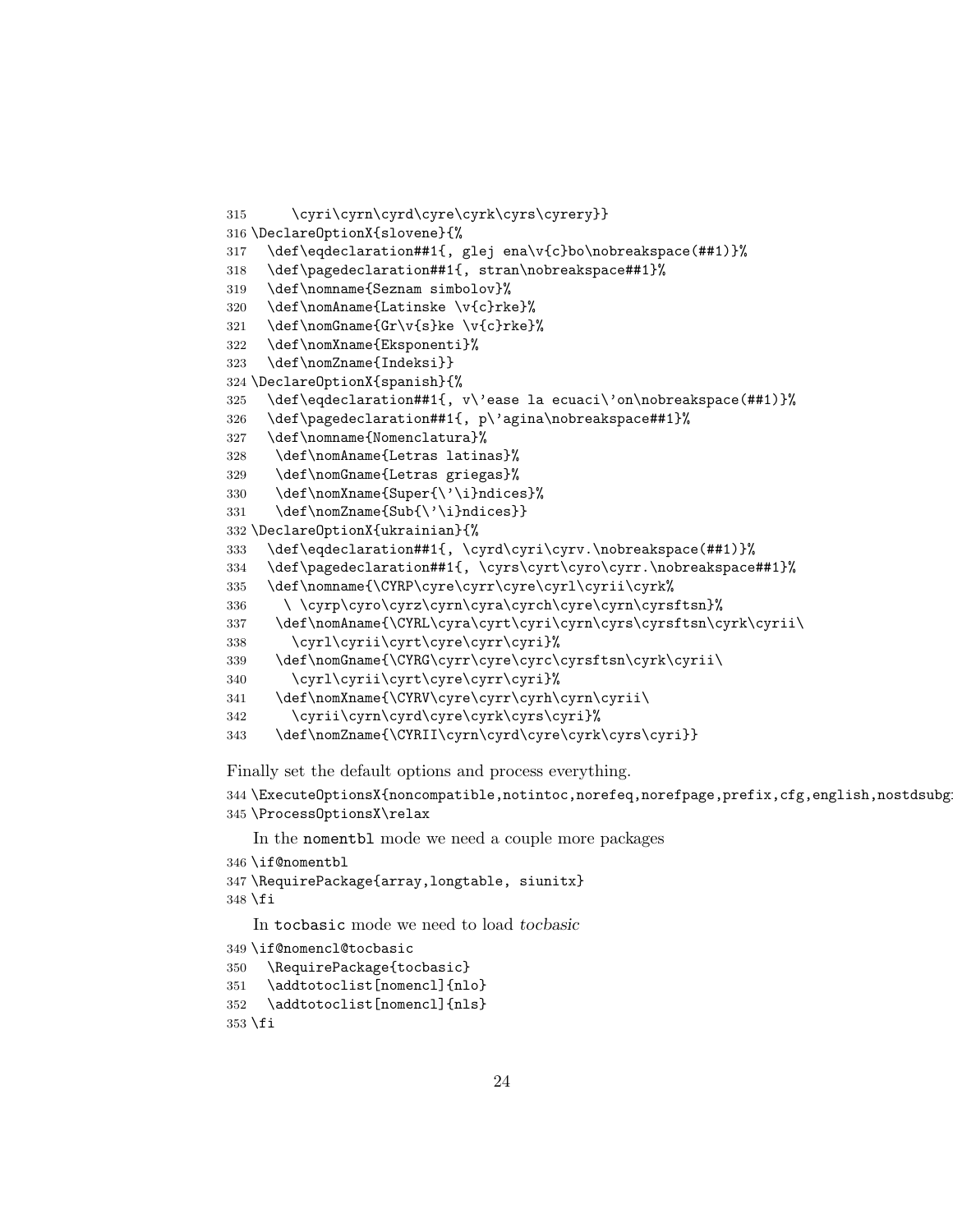```
Checking whether we need nomenclature in toc
                       354 \if@intoc
                       355 \if@nomencl@tocbasic
                       356 \setuptoc{nls}{totoc}
                       357 \fi
                       358 \fi
\@outputfileextension
 \@inputfileextension
                       The default file extension for the output and input nomenclature files are
                       .nlo and .nls respectively. In compatibility mode, these are changes to
                       .glo and .gls.
                       359 \if@compatibilitymode%
                       360 \def\@outputfileextension{.glo}%
                       361 \def\@inputfileextension{.gls}%
                       362 \else%
                       363 \def\@outputfileextension{.nlo}%
                       364 \def\@inputfileextension{.nls}%
                       365 \fi%
    \makenomenclature The definition of \makenomenclature is pretty much the same as in the
                       LATEX kernel for \makeglossary, we only use \@nomenclature instead of
                       \glossary.
                       366 \def\makenomenclature{%
                       367 \newwrite\@nomenclaturefile
                       368 \immediate\openout\@nomenclaturefile=\jobname\@outputfileextension
                       369 \def\@nomenclature{%
                       370 \@bsphack
                       371 \begingroup
                       372 \@sanitize
                       373 \@ifnextchar[%
                       374 {\@@@nomenclature}{\@@@nomenclature[\nomprefix]}}%
                       375 \PackageInfo{nomencl}{Writing nomenclature file \jobname\@outputfileextension}%
                       376 \let\makenomenclature\@empty}
        \makeglossary The \makeglossary command has been depreciated, and is only available
                       in compatibility mode.
                       377 \if@compatibilitymode\let\makeglossary\makenomenclature\fi%
            \nom@verb The macro \nom@verb, which is copied from [4] and [5, p. 382], makes it
                       possible to use \nomenclature in another macro.
                       378 \def\nom@verb{\expandafter\strip@prefix\meaning}
        \nomenclature This macro just protects the "real" \@nomenclature macro. I am not
                       sure whether this makes sense because you shouldn't use \nomenclature
                       in something like \section anyway, but it doesn't hurt.
```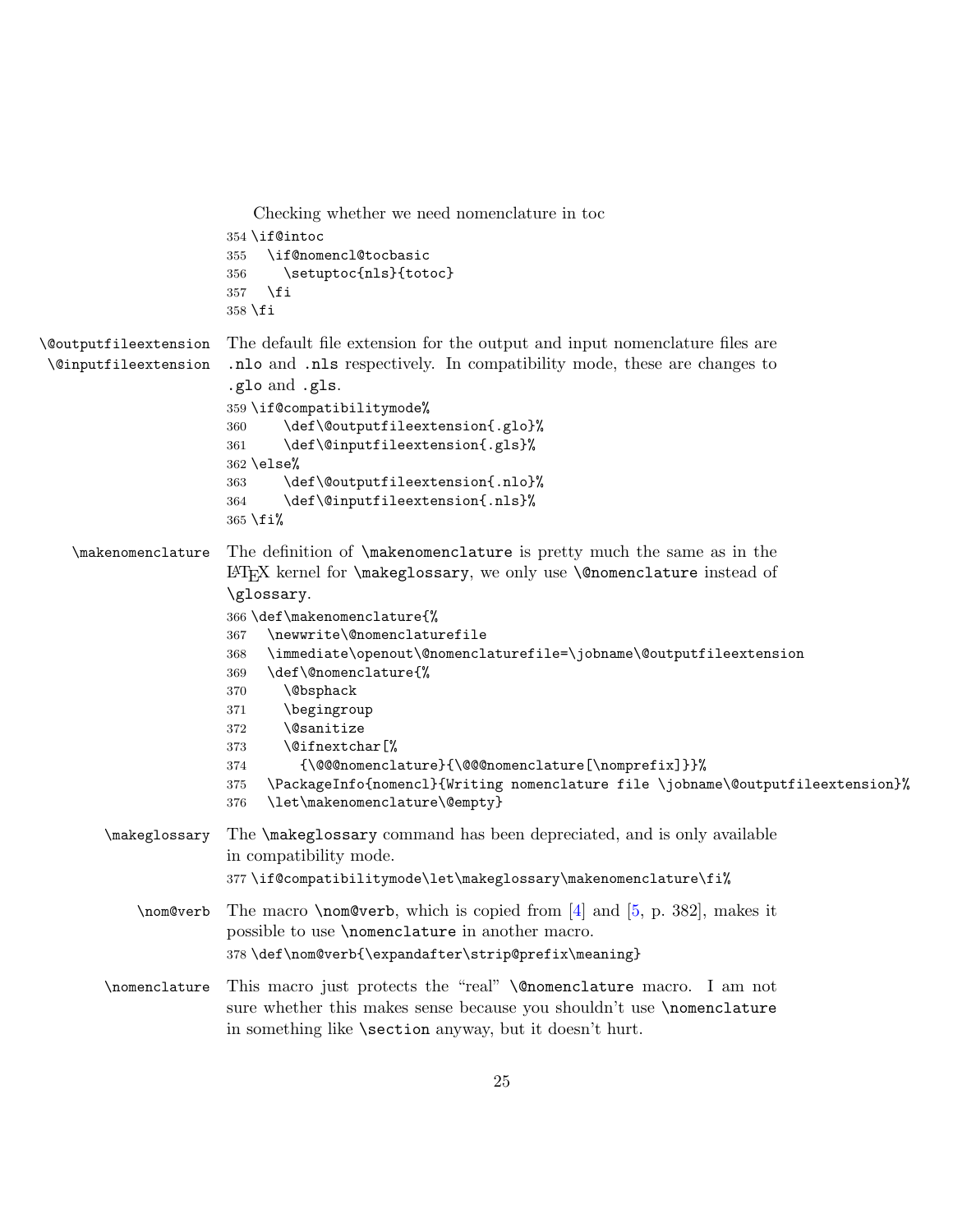#### <span id="page-25-0"></span>\def\nomenclature{\protect\@nomenclature}

<span id="page-25-3"></span><span id="page-25-2"></span>\@nomenclature \@@nomenclature Without an executed \makenomenclature, \@nomenclature will only change some catcodes and call the macro \@@nomenclature to gobble its arguments. \def\@nomenclature{% \@bsphack \begingroup \@sanitize \@ifnextchar[% {\@@nomenclature}{\@@nomenclature[\nomprefix]}} \if@nomentbl

```
387 \def\@@nomenclature[#1]#2#3#4#5{\endgroup\@esphack}
388 \else
```

```
389 \def\@@nomenclature[#1]#2#3{\endgroup\@esphack}
390 \fi
```
## <span id="page-25-1"></span>\@@@nomenclature If \makenomenclature was already executed, then \@nomenclature calls the macro **\@@nomenclature** which writes to the nomenclature file. It puts the prefix in front of the entry, adds brackets [] around the entry (because it will be the argument of an \item) and adds possible references at the end of the entry description. A group is started to keep changes to the reference switches local. The arguments are written using \nom@verb so they will not be expanded, even when **\nomenclature** is used within another macro. By the way, \@bsphack and \@esphack makes \nomenclature disappear between two spaces; unfortunately this doesn't work if **\nomenclature** is the first thing in a line.

```
391 \if@nomentbl
392 \def\@@@nomenclature[#1]#2#3#4#5{%
393 \def\@tempa{#2}\def\@tempb{#3}%
394 \protected@write\@nomenclaturefile{}%
395 {\string\nomenclatureentry{#1\nom@verb\@tempa @&{\nom@verb\@tempa}&%
396 \begingroup\nom@verb\@tempb\endgroup &\unit{#4}&%
397 \begingroup#5\endgroup&\begingroup\protect\nomeqref{\theequation}%
398 |nompageref}{\thepage}}%
399 \endgroup
400 \@esphack}
401 \else
402 \def\@@@nomenclature[#1]#2#3{%
403 \def\@tempa{#2}\def\@tempb{#3}%
404 \protected@write\@nomenclaturefile{}%
405 {\string\nomenclatureentry{#1\nom@verb\@tempa @[{\nom@verb\@tempa}]%
406 \begingroup\nom@verb\@tempb\protect\nomeqref{\theequation}%
```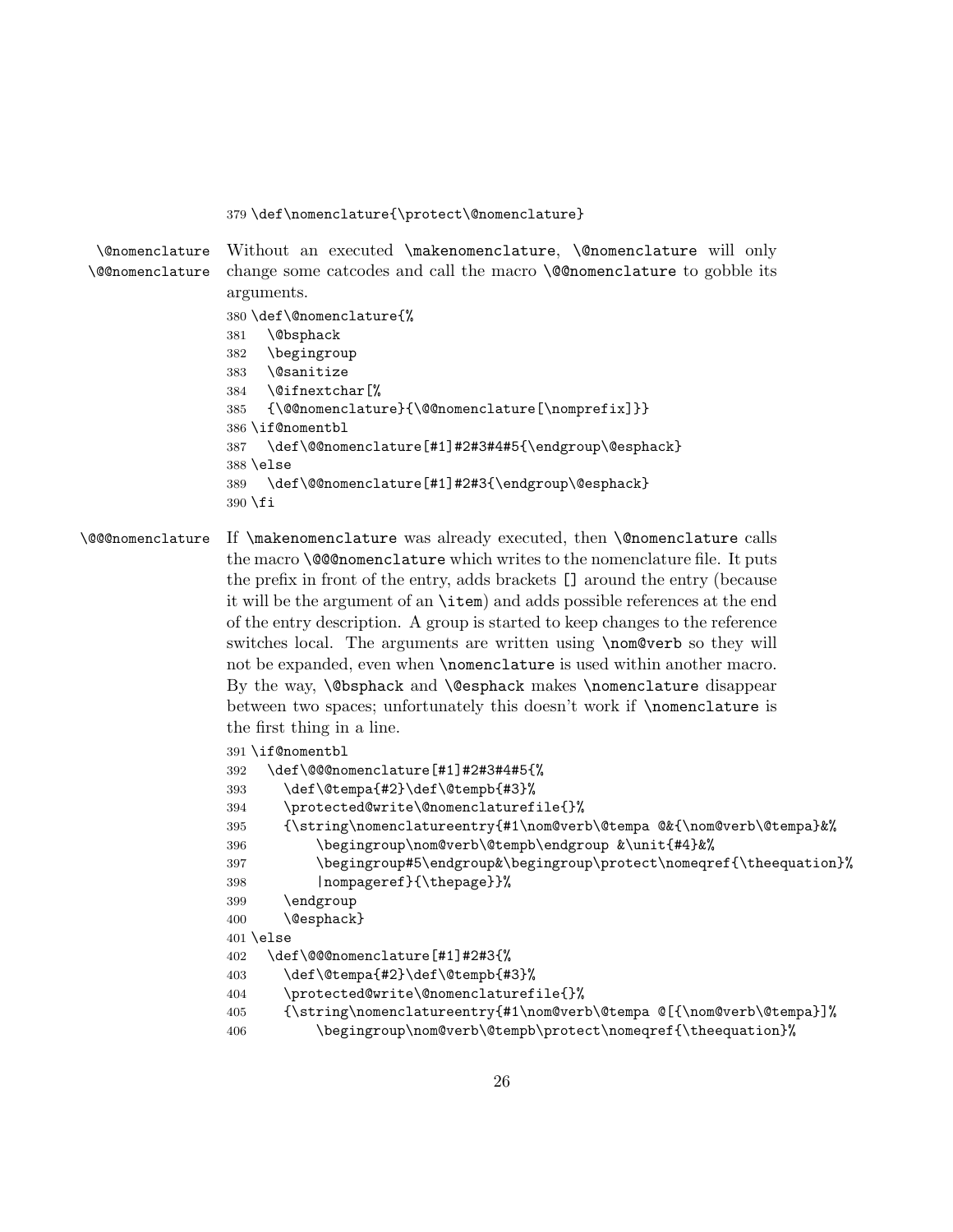```
407 |nompageref}{\thepage}}%
408 \endgroup
409 \@esphack}
410 \fi
```
<span id="page-26-3"></span>\nomgroup The next macro is executed between each character group in the nomenclature. The argument is the first character of the group.

```
411 \if@stdsubgroups
                        412 \if@nomentbl
                        413 \def\nomgroup#1{%
                        414 \ifthenelse{\equal{#1}{A}}{%
                        415 \item&\multicolumn{5}{@{}l}{\textbf{\nomAname}}}{%
                        416 \i{thenelse}{\equal{#1}{G}}417 \item&\multicolumn{5}{@{}l}{\textbf{\nomGname}}}{%
                        418 \ifthenelse{\equal{#1}{X}}{%
                        419 \item&\multicolumn{5}{@{}l}{\textbf{\nomXname}}}{%
                        420 \ifthenelse{\eq{+1}{Z}}{\%421 \item&\multicolumn{5}{@{}l}{\textbf{\nomZname}}}{%
                        422 {}}}}}}
                        423 \else
                        424 \def\nomgroup#1{%
                        425 \ifthenelse{\equal{#1}{A}}{%
                        426 \item[\textbf{\nomAname}]}{%
                        427 \ifthenelse{\equal{#1}{G}}{%
                        428 \item[\textbf{\nomGname}]}{%
                        429 \ifthenelse{\eq{+1}{4}\430 \item[\textbf{\nomXname}]}{%
                        431 \ifthenelse{\eq{+1}{Z}}{\%432 \item[\textbf{\nomZname}]}{%
                        433 {}}}}}}
                        434 \fi
                        435 \else
                        436 \def\nomgroup#1{}
                        437\ifmmode\big\langle 1\big\rangle \else 437\ifmmode\big\langle 1\big\rangle \else 437\ifmmode\big\langle 1\big\rangle \else 437\fi \ifmmode\big\langle 1\big\rangle \else 437\fi \ifmmode\big\langle 1\big\rangle \else 437\fi \ifmmode\big\langle 1\big\rangle \else 437\fi \ifmmode\big\langle 1\big\rangle \else 437\fi \ifmmode\big\langle 1\big\rangle \else 437\fi \ifmmode\big\langle 1\\nomlabelwidth This is the default label width for the nomenclature. It can be changed
                        e. g. in the cfg file.
                         438 \newdimen\nomlabelwidth
                        439 \nomlabelwidth1cm\relax
        \nom@tempdim
 \printnomenclature
\@printnomenclature
                        The optional argument is read and assigned to \nom@tempdim. Then the
                        gls file is read.
                        440 \newdimen\nom@tempdim
                         441 \def\printnomenclature{%
```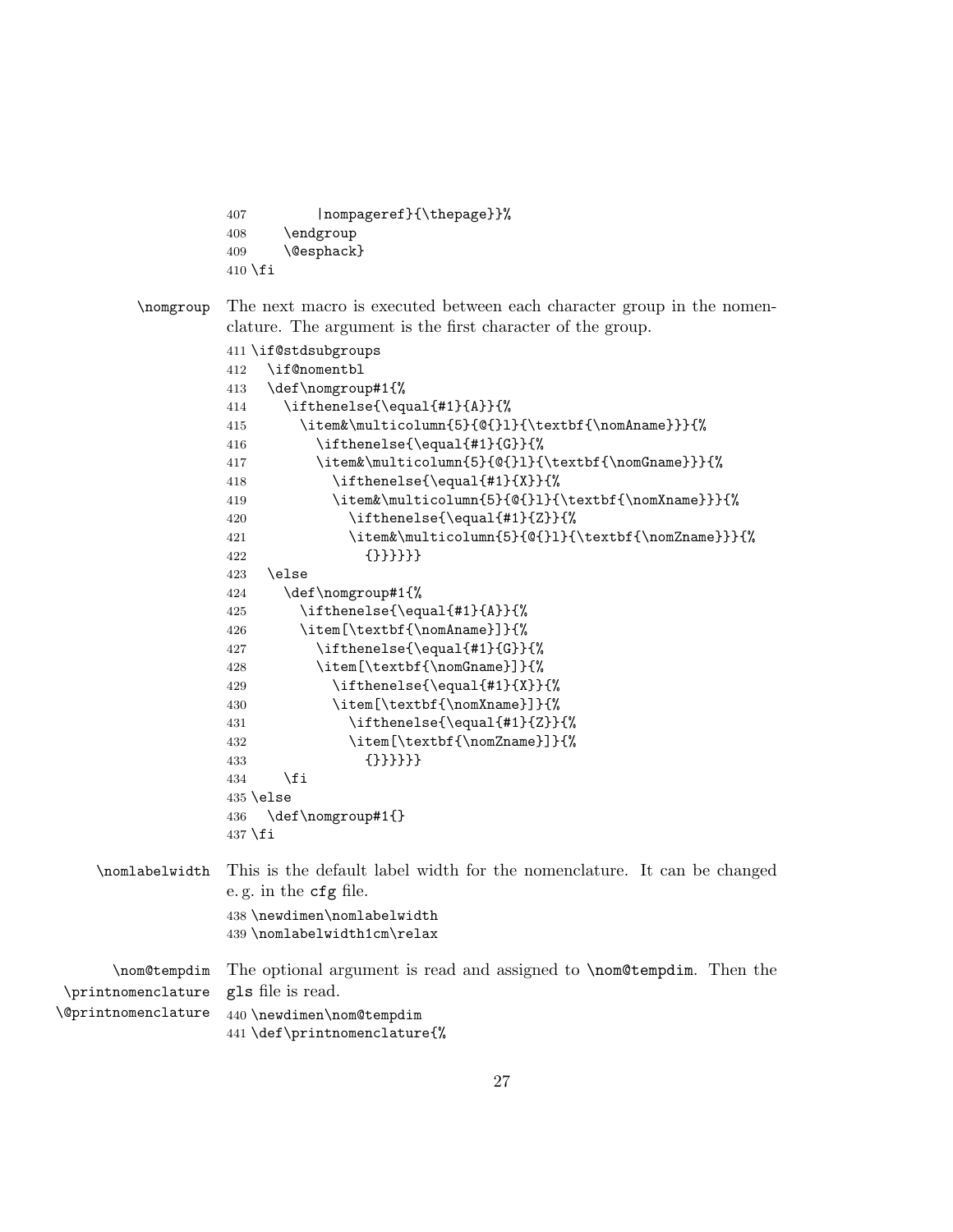<span id="page-27-8"></span><span id="page-27-7"></span><span id="page-27-6"></span><span id="page-27-5"></span><span id="page-27-4"></span><span id="page-27-3"></span><span id="page-27-2"></span><span id="page-27-1"></span><span id="page-27-0"></span>

|                                                            | \@ifnextchar[%<br>442<br>$\label{thm:main} $$ \@printnomenclature} \@printnomenclature[\nonlabelwidth} $$$<br>443<br>444 \def\@printnomenclature[#1]{%<br>\nom@tempdim#1\relax<br>445<br>\@input@{\jobname\@inputfileextension}}<br>446                                                                                                                                                                                                                                                                                                                                                                                                                                                                                                                                                                                                                              |
|------------------------------------------------------------|----------------------------------------------------------------------------------------------------------------------------------------------------------------------------------------------------------------------------------------------------------------------------------------------------------------------------------------------------------------------------------------------------------------------------------------------------------------------------------------------------------------------------------------------------------------------------------------------------------------------------------------------------------------------------------------------------------------------------------------------------------------------------------------------------------------------------------------------------------------------|
| \printglossary                                             | The \printglossary command has been depreciated, and is only available<br>in compatibility mode.<br>447\if@compatibilitymode\let\printglossary\printnomenclature\fi%                                                                                                                                                                                                                                                                                                                                                                                                                                                                                                                                                                                                                                                                                                 |
| \nomlabel<br>\nompreamble<br>\nompostamble<br>\nomentryend | Now some bells and whistles to format the nomenclature: the definition of<br>the label, the preamble, the postamble and the symbol that is added at the<br>end of an entry. The last three are defined to do nothing by default.<br>448 \def\nomlabel#1{#1\hfil}<br>449 \def\nompreamble{}<br>450 \def\nompostamble{}<br>451 \def\nomentryend{}                                                                                                                                                                                                                                                                                                                                                                                                                                                                                                                      |
| \nomitemsep                                                | The skip between two items is adjustable by changing \nomitemsep. It<br>defaults to \itemsep.<br>452 \newskip\nomitemsep<br>453 \nomitemsep\itemsep                                                                                                                                                                                                                                                                                                                                                                                                                                                                                                                                                                                                                                                                                                                  |
| \setnomtableformat                                         | The format of the nomenclature table. We insert an empty left column due<br>to the way TFX sees \multicolumn in \nomgroup command.<br>454 \def\setnomtableformat#1{\def\@nomtableformat{1@{}#1}}<br>455 \setnomtableformat{lp{0.45\textwidth}cp{0.3\textwidth}@{}1}                                                                                                                                                                                                                                                                                                                                                                                                                                                                                                                                                                                                  |
| thenomenclature                                            | The thenomenclature environment formats its title and optionally inserts<br>an item in the TOC, both are dependant on whether the <b>\chapter</b> com-<br>mand is available or not. After printing the preamble, a list is started with<br>the <b>\labelwidth</b> being set to the value defined in the optional argument<br>of \printnomenclature, unless nomentbl is chosen. In the latter case we<br>start a longtable. Note that each row of the table starts with <b>\item</b> , so we<br>need to make the first <b>\item</b> noop, and all the subsequent ones to produce<br>\cr. We also add \cr at the end of the table.<br>456 \def\thenomenclature{%<br>\providecommand*{\listofnlsname}{\nomname}%<br>457<br>\if@nomencl@tocbasic<br>458<br>\let\list@fname\listofnlsname<br>459<br>\def\@currext{nls}%<br>460<br>\tocbasic@listhead{\list@fname}%<br>461 |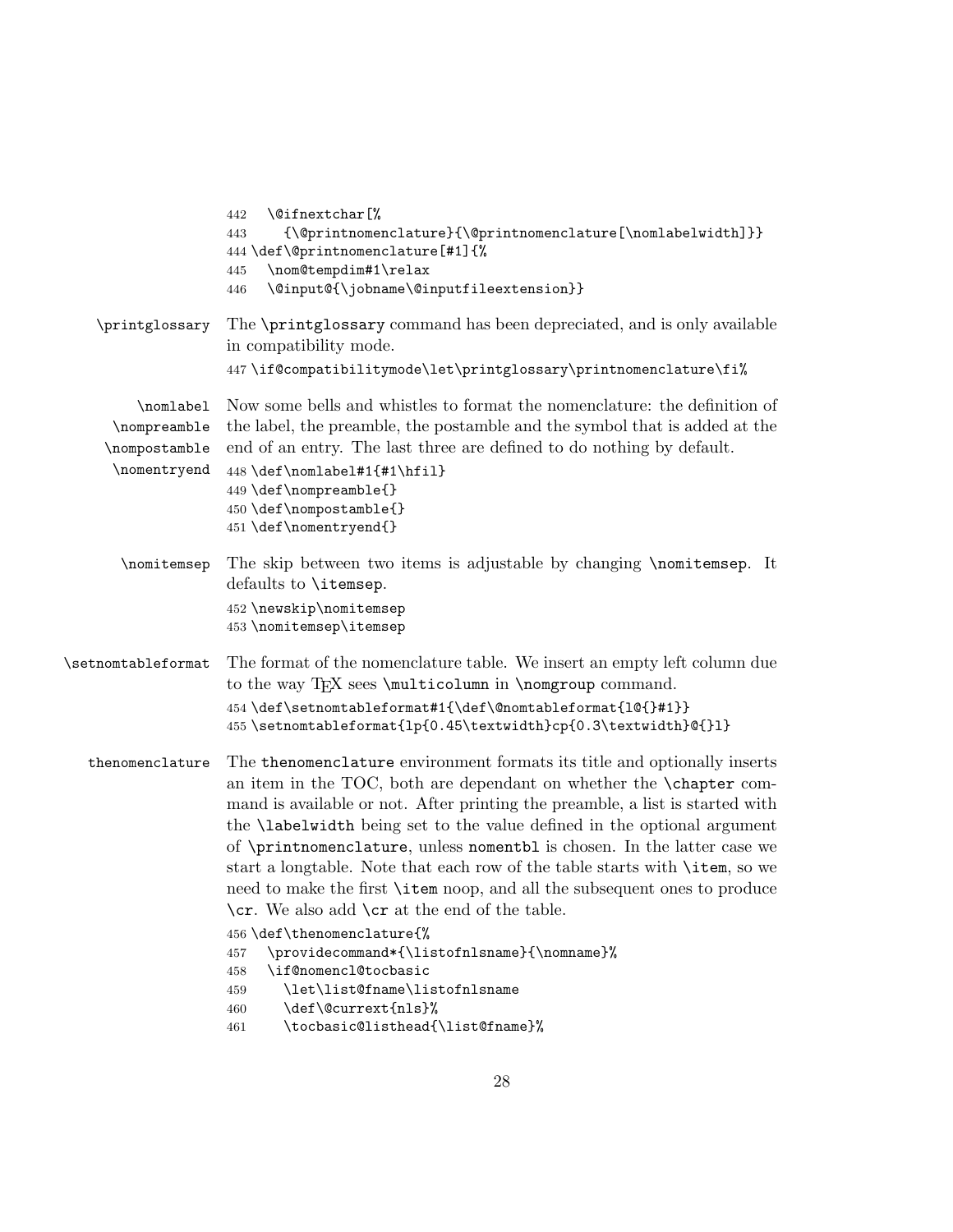```
462 \else
             463 \@ifundefined{chapter}%
             464 {
             465 \section*{\nomname}
             466 \if@intoc\addcontentsline{toc}{section}{\nomname}\fi%
             467 }%
             468 {
             469 \chapter*{\nomname}
             470 \@mkboth{\nomname}{\nomname}%
             471 \if@intoc\addcontentsline{toc}{chapter}{\nomname}\fi%
             472 }%
             473 \fi
             474 \nompreamble
             475 \if@nomentbl
             476 \let\itemOrig=\item
             477 \def\item{\gdef\item{\\}}%
             478 \expandafter\longtable\expandafter{\@nomtableformat}
             479 \else
             480 \list{}{%
             481 \labelwidth\nom@tempdim
             482 \leftmargin\labelwidth
             483 \advance\leftmargin\labelsep
             484 \itemsep\nomitemsep
             485 \let\makelabel\nomlabel}%
             486 \fi
             487 }
             488 \def\endthenomenclature{%
             489 \if@nomentbl
             490 \item\endlongtable
             491 \global\let\item=\itemOrig
             492 \else
             493 \endlist
             494 \fi
             495 \nompostamble}
  \nomrefeq
   \refpage
 \refeqpage
   \norefeq
 \norefpage
\norefeqpage
             These are the switches to turn referencing on or off locally for a single entry.
             496 \def\nomrefeq{\@printeqreftrue}
             497 \def\nomrefpage{\@printpagereftrue}
             498 \def\nomrefeqpage{\@printeqreftrue\@printpagereftrue}
             499 \def\nomnorefeq{\@printeqreffalse}
             500 \def\nomnorefpage{\@printpagereffalse}
             501 \def\nomnorefeqpage{\@printeqreffalse\@printpagereffalse}
  \nomeqref The equation is only referenced if the corresponding switch is true. Since
```
<span id="page-28-6"></span><span id="page-28-5"></span><span id="page-28-4"></span><span id="page-28-3"></span><span id="page-28-2"></span><span id="page-28-1"></span><span id="page-28-0"></span>MakeIndex tends to insert a line break just before the page number, we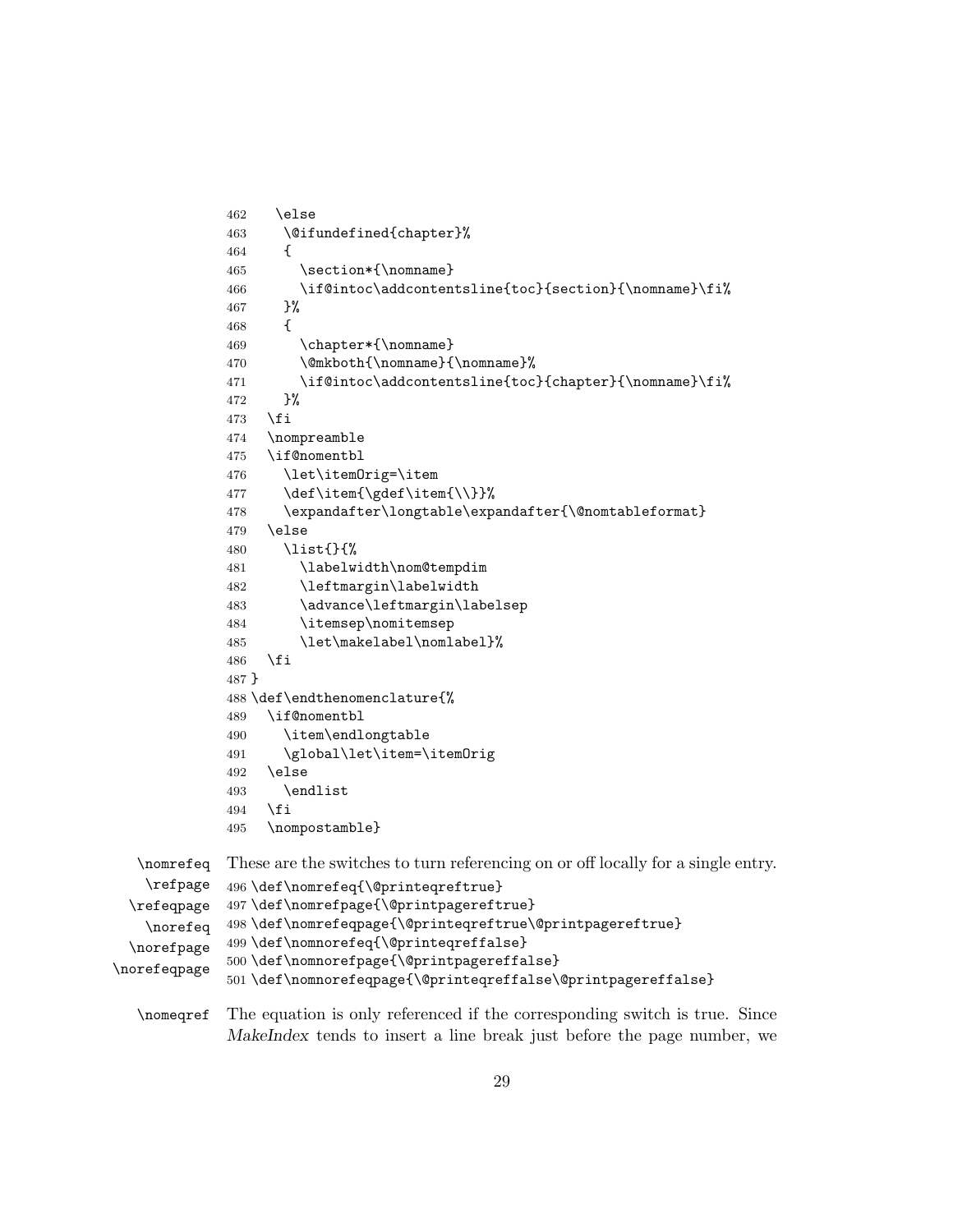```
have to add \ignorespaces at the end.
             502 \def\nomeqref#1{\if@printeqref\eqdeclaration{#1}\fi\ignorespaces}
\nompageref The page is also only referenced if requested. Then the end symbol is added
             and finally the group started in \@@nomenclature is closed.
             503 \def\nompageref#1{\if@printpageref\pagedeclaration{#1}\fi%
             504 \nomentryend\endgroup}
                 The commands defined in the .ist file
                Read the config file if it exists and the corresponding option was given.
             505 \if@loadcfg
             506 \InputIfFileExists{\@cfgfile}{%
             507 \PackageInfo{nomencl}{Using the configuration file \@cfgfile}}{}
             508 \fi
                 The end.
             509 ⟨/package⟩
```
#### <span id="page-29-0"></span>3.2 The MakeIndex Style File

The "magic word" for MakeIndex in the input file is \nomenclatureentry.

```
510 ⟨*idxstyle⟩
511 \% ---- for input file ----
512 keyword "\\nomenclatureentry"
513 % We use % as a quote character since " is active in some languages
514 quote '%'
```
Define what is printed at the beginning and the end of the file and the skip between groups. Since we already write \nomgroup between groups, we define group\_skip to just input an empty line.

```
515 %% ---- for output file ----
516 preamble "\n\\begin{thenomenclature} \n"%
517 postamble "\n\n\\end{thenomenclature}\n" group_skip "\n"
```
Since we can't handle multiple pages for an entry anyway, we also don't need any delimiters.

```
518 \text{ delim}_0 ""<br>510 \text{ delim } 1 ""
519 \text{ delim}_1 ""<br>520 \text{ delim}_2 ""
520 delim_2
```
Now the macro between the groups. Since the flag is positive, the character will be inserted as a capital letter. As the comment states, this will cause some warnings. If someone has a better solution, let me know.

```
521 %% The next lines will produce some warnings when
522 %% running Makeindex as they try to cover two different
```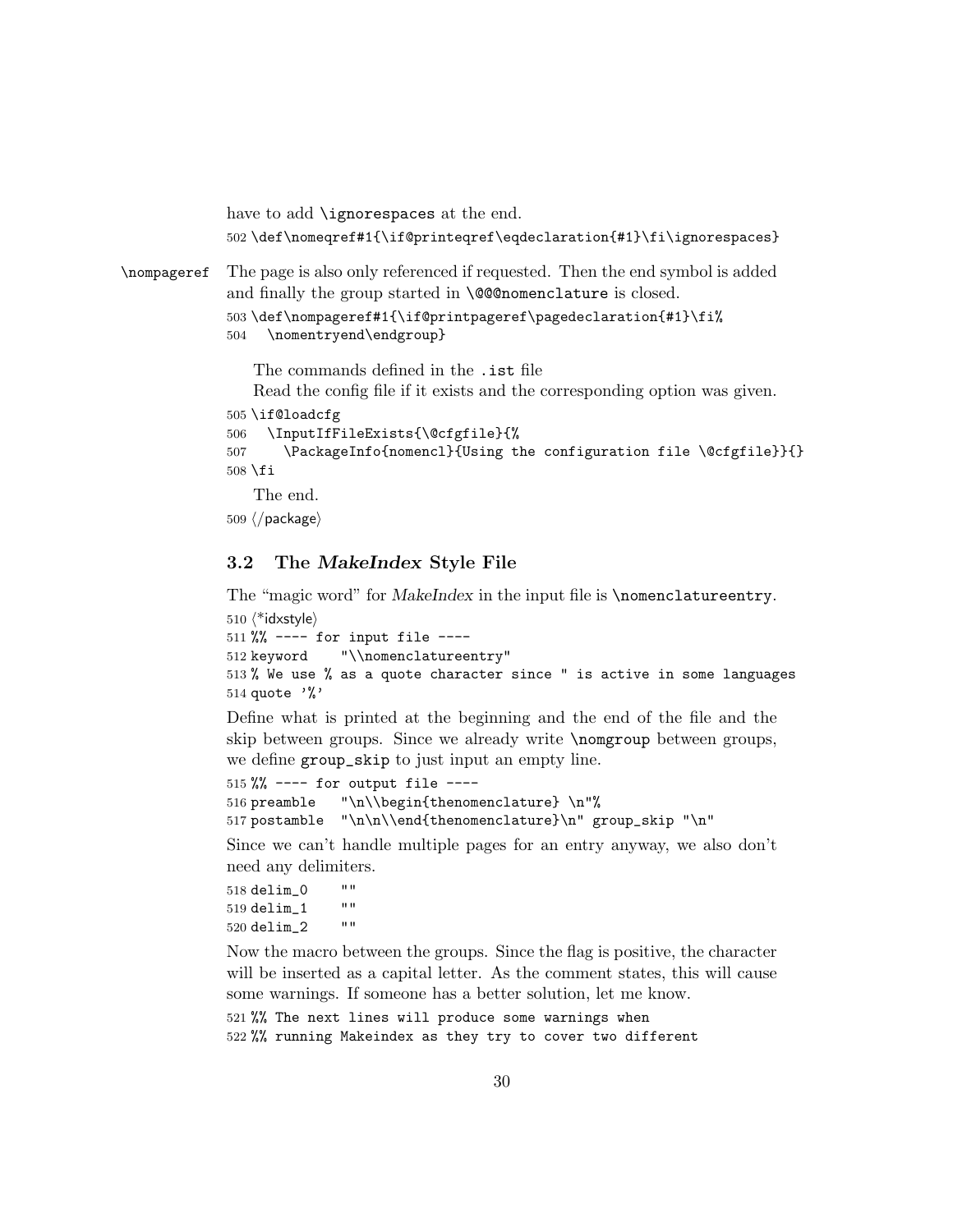```
523 %% versions of the program:
524 lethead_prefix "\\nomgroup{"
525 lethead_suffix "}"
526 lethead_flag 1
527 heading_prefix "\\nomgroup{"
528 heading_suffix "}"
529 headings_flag 1
530 line_max 1000
531 ⟨/idxstyle⟩
```
## <span id="page-30-0"></span>References

- [1] Braams, Johannes; Carlisle, David; Jeffrey, Alan; Lamport, Leslie; Mittelbach, Frank; Rowley, Chris; Schöpf, Rainer (1996). ltidxglo.dtx – 1996/01/20 v1.1e LaTeX Kernel (Index and Glossary). [CTAN/macros/latex/base/ltidxglo.dtx.](http://mirror.ctan.org/macros/latex/base/ltidxglo.dtx)
- <span id="page-30-2"></span>[2] Chen, Pehong; Harrison, Michael A. (1987). Automating Index Preparation. Report UCB/CSD 87/347, Computer Science Division, University of California, Berkeley, CA.
- <span id="page-30-3"></span>[3] Comprehensive TEX Archive Network CTAN. [ftp://ctan.tug.org/](ftp://ctan.tug.org/tex-archive/) [tex-archive/](ftp://ctan.tug.org/tex-archive/).
- <span id="page-30-4"></span>[4] Jones, David M. (1995). A new implementation of LATEX's indexing commands, Version v4.1beta of 1995/09/28. [CTAN/macros/latex/contrib/supported/camel/index.dtx.](http://mirror.ctan.org/macros/latex/contrib/camel/index.dtx)
- <span id="page-30-5"></span>[5] Knuth, Donald E. (1984). The T<sub>E</sub>Xbook. Addison-Wesley Publishing Company, Reading, MA.
- <span id="page-30-1"></span>[6] Lamport, Leslie (1994).  $\mathbb{B}T_F X$ : A Document Preparation System. Addison-Wesley Publishing Company, Reading, MA.
- [7] Veytsman, Boris (1996). Package nomencl, Version 4.0. [http://](http://sarovar.org/projects/nomencl) [sarovar.org/projects/nomencl](http://sarovar.org/projects/nomencl)  $(2000/09/15)$ .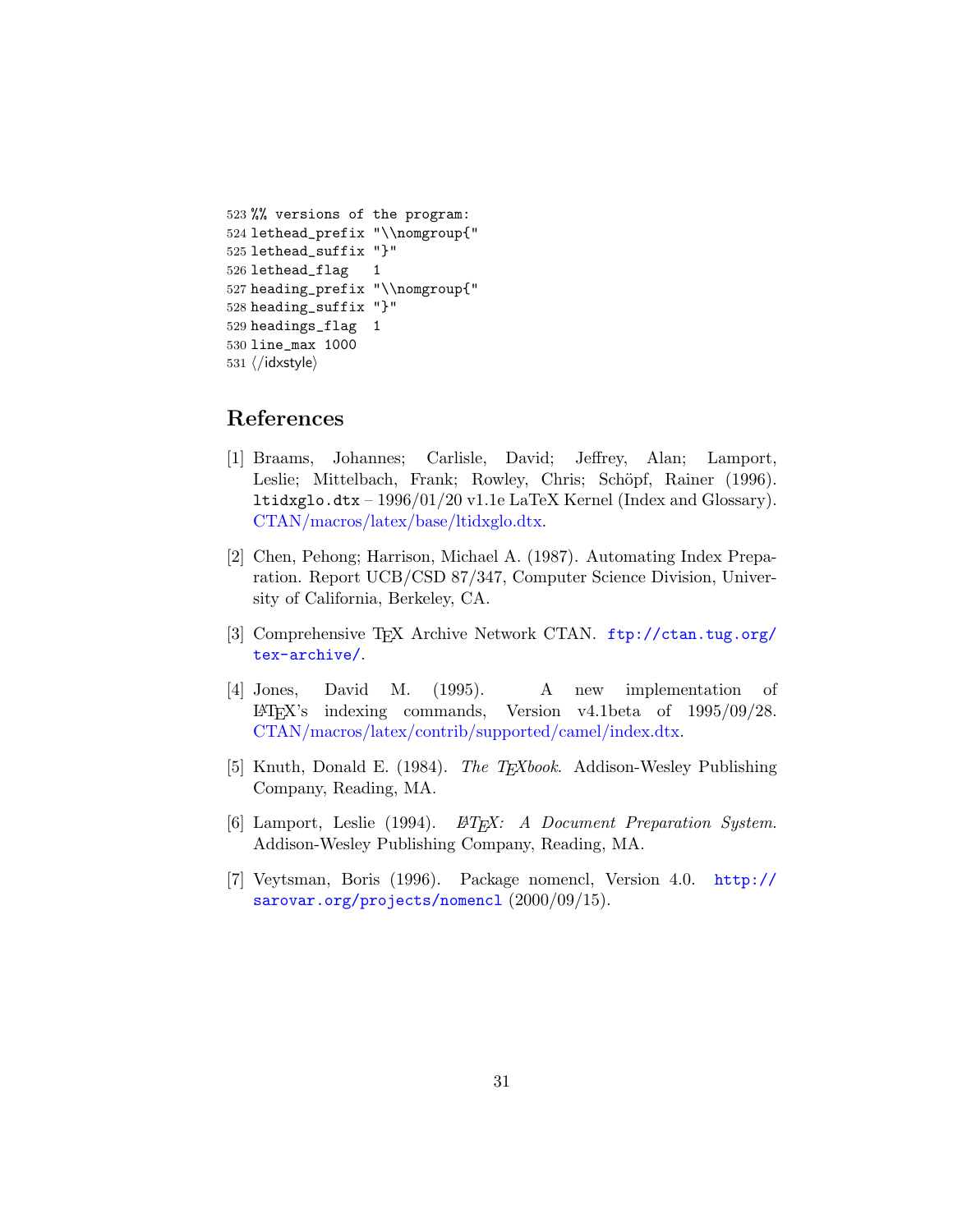# <span id="page-31-0"></span>Change History

| $v2.2$ (1996/11/25)                               | V                       |
|---------------------------------------------------|-------------------------|
| General: Last version released                    |                         |
| by Boris Veytsman $\dots \dots 1$                 |                         |
| v2.5(1999/03/13)                                  |                         |
| General: Complete rewrite of                      | V                       |
| the package and the                               |                         |
| documentation<br>. 1<br>.                         |                         |
| v2.5a(1999/03/22)                                 |                         |
| \nomZname: Added Danish<br>$^{\hphantom{1}}$ 21   |                         |
| $v2.6$ (1999/04/02)                               |                         |
| \nomZname: Added French<br>21                     |                         |
| Use \nobreakspace instead                         |                         |
| of $\tilde{\ }$ in package options $\ldots$<br>21 |                         |
| General: Use \GetFileInfo  1                      |                         |
| $v2.6a$ (1999/04/06)                              | V                       |
| \nomZname: Added Russian,                         | $\overline{\mathbf{v}}$ |
| Spanish, Ukrainian $\ldots$ . 21                  |                         |
| v2.6b(1999/04/10)                                 |                         |
| \nomZname: Added Polish<br>21                     |                         |
| General: Documentation change                     |                         |
| concerning line breaks                            | $\overline{\mathbf{V}}$ |
| between arguments $\dots \dots 5$                 |                         |
| v2.7(1999/05/14)                                  |                         |
| \@@@nomenclature: More                            | V                       |
| robust by using \nom@verb<br>26                   |                         |
| \nom@verb: Added macro<br>25                      |                         |
| \nomenclature: Protected<br>25                    |                         |
| General: Mention need to                          |                         |
| change quote character for                        |                         |
| German users $\dots \dots \dots$ 4                |                         |
| v2.7a(1999/07/07)                                 |                         |
| \nomZname: Added Italian<br>- 21                  |                         |
| General: Merged licence.txt                       |                         |
| into README<br>. 1                                |                         |
| v2.8(1999/09/09)                                  |                         |
| \nomitemsep: New skip                             |                         |
| $\text{nonitemsep}$ 28                            |                         |
| General: Email changed $\dots \dots 1$            | $\overline{\mathbf{V}}$ |
| v2.9(1999/11/23)                                  |                         |
| \nom@tempdim: New temporary                       |                         |
| dimension $\ldots \ldots \ldots$<br>27            |                         |

| $v3.0$ $(2000/03/05)$                             |
|---------------------------------------------------|
| General: New options                              |
|                                                   |
| WWW address changed $\dots$<br>1                  |
| v3.1 (2000/09/15)                                 |
| \nomZname: Added Croatian<br>21                   |
| General: Do not read cfg file in                  |
| documentation $\dots \dots \dots 1$               |
| Expansion example added $\ldots$ 15               |
| Kopka example added $\dots$<br>18                 |
| Sample cfg files for most                         |
| examples $\dots \dots \dots \dots \dots 15$       |
| WWW address changed                               |
| $(again) \ldots \ldots \ldots \ldots$<br>1        |
| $v3.1a$ $(2000/12/03)$                            |
| \nomZname: Added Portuguese<br>21                 |
| v3.1b(2001/09/30)                                 |
| General: Explain how to get too                   |
| $entry \ldots \ldots \ldots \ldots$<br>$^{12}$    |
| WWW address changed                               |
| $(again) \ldots \ldots \ldots \ldots \ldots$<br>1 |
| $v3.1c$ $(2001/10/02)$                            |
| General: Minor documentation                      |
| $\alpha$ changes<br>1                             |
| $v4.0$ $(2005/03/31)$                             |
| General: Improved compatibility                   |
| with other                                        |
| Glossary/MakeIndex                                |
| packages. Added option to                         |
| insert Nomenclature into                          |
| toc. Amended                                      |
|                                                   |
| documentation accordingly<br>1                    |
| TOC entries now added with                        |
| package option $\ldots \ldots \ldots 12$          |
| $v4.0$ $(2005/04/07)$                             |
| \nomZname: Updated Italian                        |
| option (thanks to Lapo                            |
| Mori)<br>21<br>$\ldots$<br>.                      |
| v4.1 (2005/04/27)                                 |
| General: Improvements to the                      |
| documentation, including                          |
| hyperref support $\dots\dots\dots$<br>1           |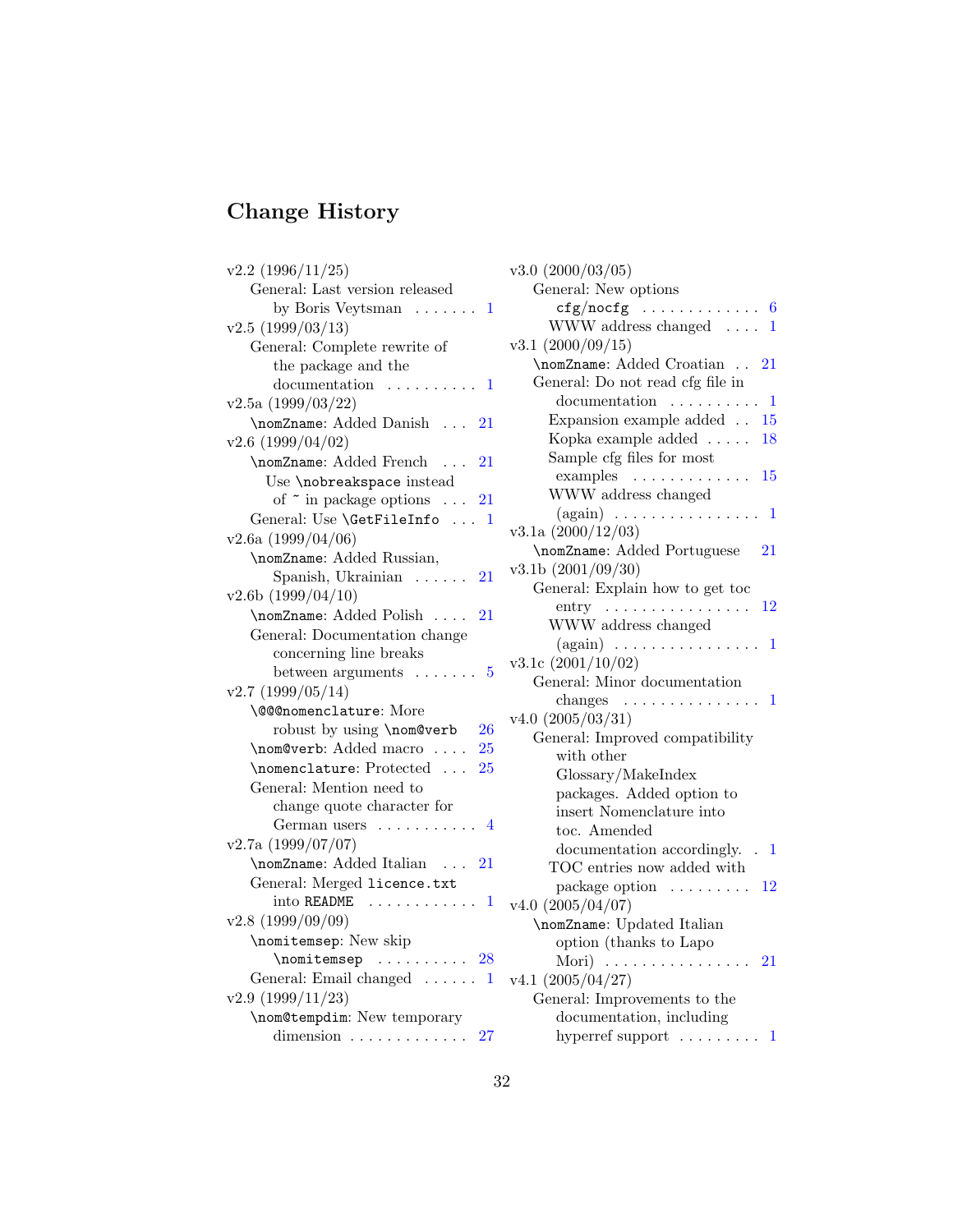| v5.0                                            | thenomenclature: Added                           |
|-------------------------------------------------|--------------------------------------------------|
| \@@@nomenclature: Nomentbl                      | tocbasic $28$                                    |
| option $\ldots \ldots \ldots \ldots 26$         | Changed \markboth to                             |
| \@@nomenclature: Nomentbl                       | $\mathcal{Q}$ mkboth for chapters $\ldots$<br>28 |
| option $26 \text{ v}5.2$                        |                                                  |
| \if@loadcfg: Added settable                     | \if@nomencl@tocbasic:                            |
| $\text{cfg file} \dots \dots \dots \dots$<br>21 | Reintroduced macro  20                           |
| \if@nomentbl: New macro<br>21                   | General: New options: tocbasic,                  |
| \if@stdsubgroups: New macro<br>21               | notocbasic $1$                                   |
| \nomZname: Added defaults<br>21                 | thenomenclature: Made                            |
| $\emptyset$ nomgroup: Rewrote<br>27             | tochasic optional $\ldots \ldots \ldots$ 28      |
| \setnomtableformat: Added                       | v5.3                                             |
| macro $28$                                      | \nomZname: Added Slovene                         |
| General: Added if then package<br>20            |                                                  |
| Moved to $x$ keyval $\dots \dots$<br>20         | v5.4                                             |
| Rewrote documentation $\dots$ 1                 | \nomZname: Added Catalan                         |
| v5.1                                            | $($ Joan Queralt $) \ldots \ldots \ldots 21$     |
| \nomZname: Changed # to $\#\#$                  | Added Norwegian                                  |
| in options. $\ldots \ldots \ldots \ldots 21$    | $(wishfort36) \ldots \ldots \ldots 21$           |
|                                                 |                                                  |

## Index

Numbers written in italic refer to the page where the corresponding entry is described; numbers underlined refer to the code line of the definition; numbers in roman refer to the code lines where the entry is used.

| <b>Symbols</b>                                                                                                                                                                         | \if@nomencl@tocbasic     | <b>191</b> |
|----------------------------------------------------------------------------------------------------------------------------------------------------------------------------------------|--------------------------|------------|
| $\qquad$<br>391                                                                                                                                                                        | \if@nomentbl             | 205        |
| \@@nomenclature<br>380                                                                                                                                                                 | \if@printeqref           | 187        |
| $\langle$ Cinputfileextension<br><b>359</b>                                                                                                                                            | \if@printpageref         | <b>187</b> |
| <b>380</b>                                                                                                                                                                             | \if@stdsubgroups         | 211        |
| 359<br>\@outputfileextension                                                                                                                                                           |                          |            |
| $\sqrt{c}$ printnomenclature<br>440                                                                                                                                                    | M                        |            |
|                                                                                                                                                                                        | $\mathcal{O}$            | 377        |
| E                                                                                                                                                                                      | \makenomenclature        | 366        |
| environments:                                                                                                                                                                          |                          |            |
| thenomenclature $\ldots$ 12, 456                                                                                                                                                       | N                        |            |
| $\texttt{`eqdeclaration    214}$                                                                                                                                                       | \nom@tempdim             | 440        |
|                                                                                                                                                                                        | \nom@verb                | 378        |
|                                                                                                                                                                                        |                          | <u>214</u> |
| \if@compatibilitymode<br><b>190</b>                                                                                                                                                    | $\emptyset$ nomenclature | 379        |
|                                                                                                                                                                                        | \nomentryend             | 448        |
| $\left\{ \begin{array}{ccc} \cdot & \cdot & \cdot & \cdot & \cdot \\ \cdot & \cdot & \cdot & \cdot & \cdot \\ \cdot & \cdot & \cdot & \cdot & \cdot \end{array} \right.$<br><b>208</b> |                          | 502        |
|                                                                                                                                                                                        |                          |            |